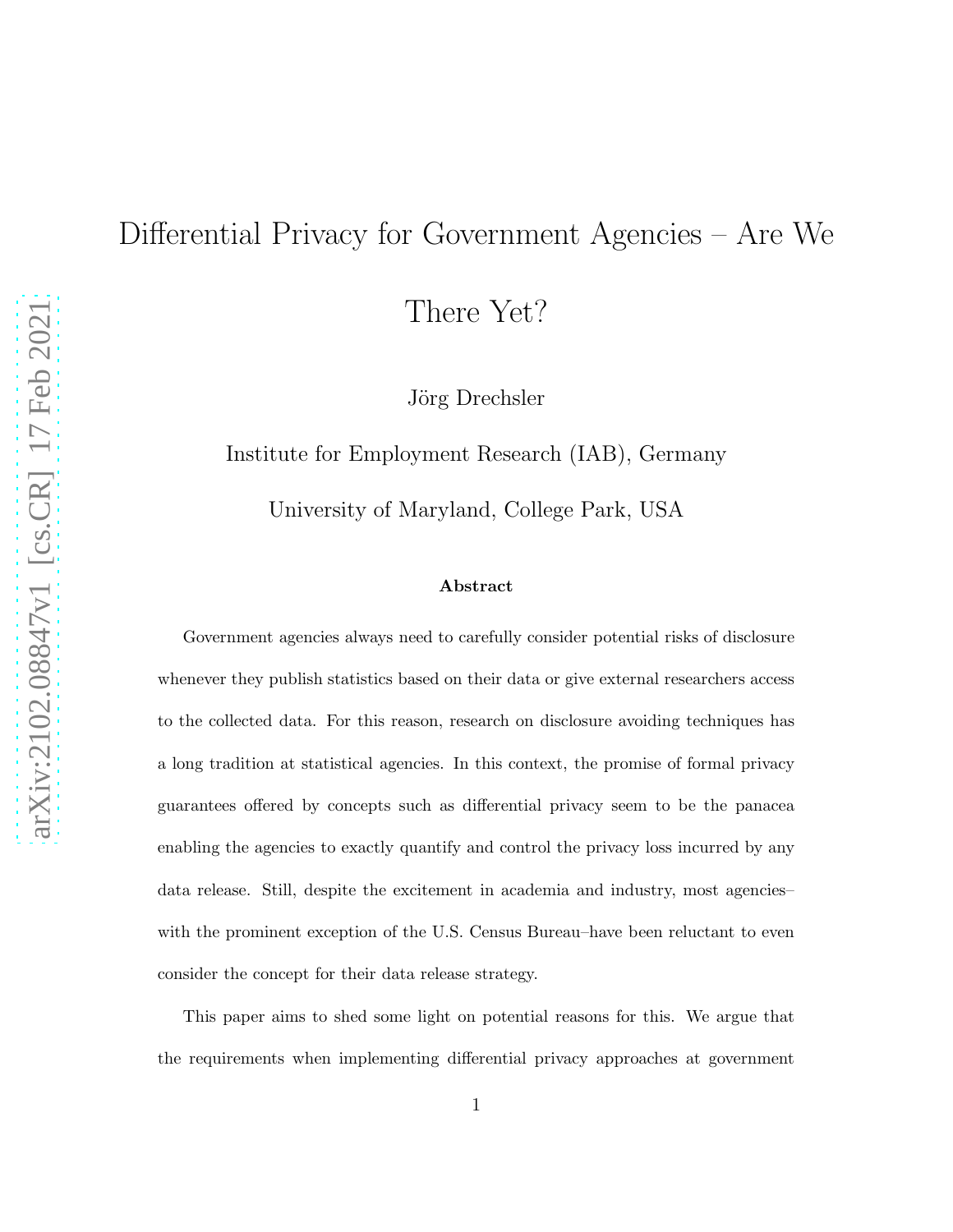agencies are often fundamentally different from the requirements in industry. This raises many challenging problems and open questions that still need to be addressed before the concept might be used as an overarching principle when sharing data with the public. The paper will not offer any solutions to these challenges. Instead, we hope to stimulate some collaborative research efforts, as we believe that many of the problems can only be addressed by inter-disciplinary collaborations.

# 1 Introduction

The concept of differential privacy has gained substantial attention in recent years as the only standing approach offering formal privacy guarantees, which hold irrespective of the assumptions regarding the background knowledge of a potential attacker. Since the seminal paper by [Dwork](#page-36-0) et al. was published in 2006, thousands of papers mostly from the computer science community have addressed the topic from various perspectives. Given its roots in theoretical computer science, it is perhaps not surprising that most of these works approached the problem from a theoretical perspective. While new algorithms that satisfy the differential privacy requirements for specific analysis tasks are proposed almost every other day, their impacts on the accuracy of the obtained results is typically only evaluated analytically by looking at measures such as the maximum expected error under asymptotic regimes (that is, assuming  $n \to \infty$ ). These metrics offer only limited insights regarding the practical impacts for commonly applied analyses tasks. Besides, evaluations based on small sample sizes are sparse, although it is well understood that the relative advantages of different algorithms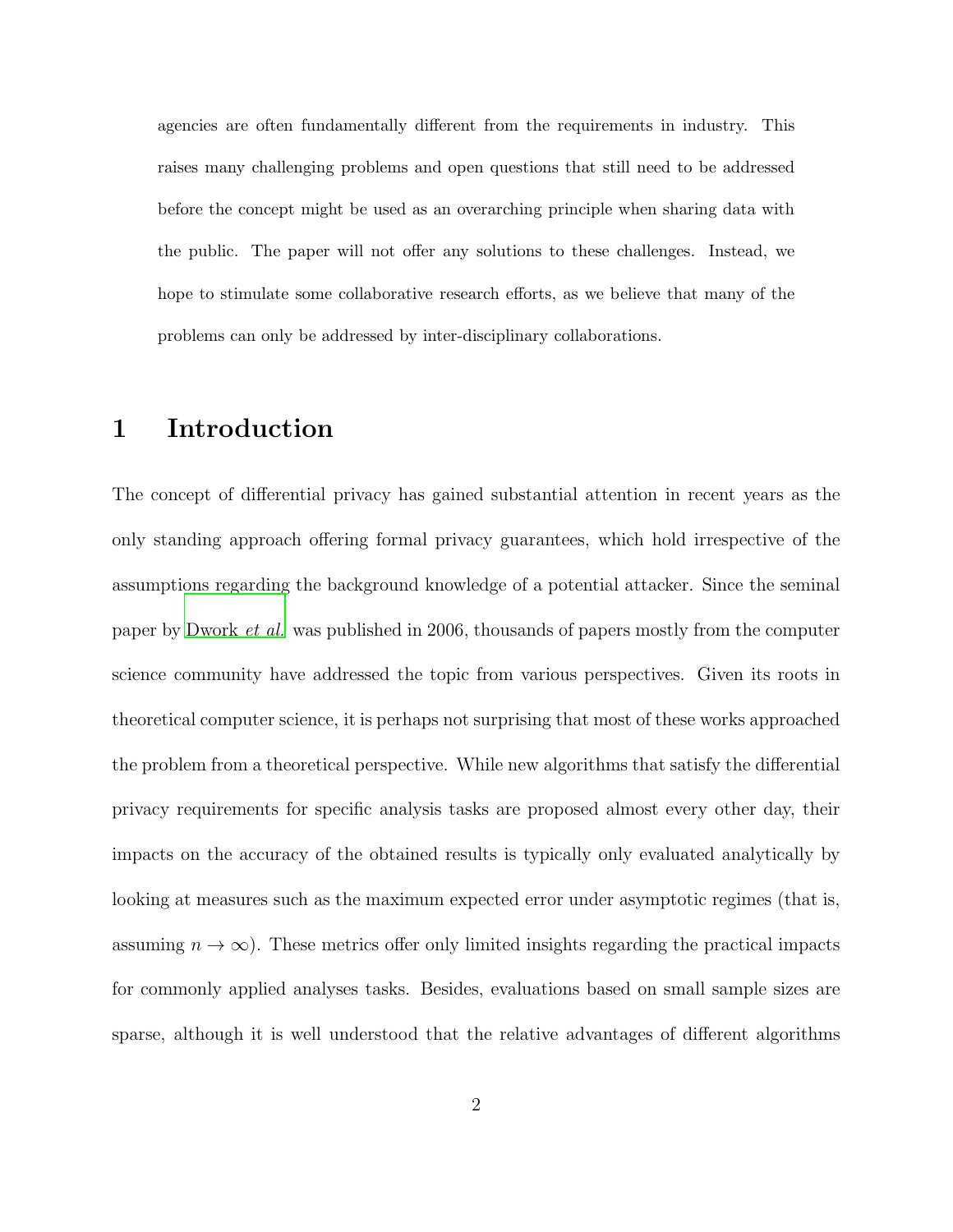crucially depend on the size and structure of the available data (see [Alabi](#page-35-0) et al. [\(2020](#page-35-0)) for an illustration in the context of linear regression). Furthermore, problems that commonly arise in practice such as complex data structures, missing data, data cleaning, etc. tend to be ignored.

Although practical experience has been relatively limited so far, the concept of differential privacy has been embraced by the industry in recent years. Many companies, especially from the tech industry, such as Google [\(Erlingsson](#page-37-0) et al., [2014](#page-37-0)), Apple [\(Apple's Differential Privacy Team](#page-35-1), [2017\)](#page-35-1), Microsoft (Ding *[et al.](#page-36-1)*, [2017\)](#page-36-1), Facebook [\(Messing](#page-38-0) *et al.*, [2020](#page-38-0)) or Uber [\(Uber Security,](#page-39-0) [2017\)](#page-39-0) have deployed the concept for some of their products or are currently conducting research with the aim of adopting the approach in the future.

Despite the excitement in academia and industry, the enthusiasm at government agencies and national statistical organizations (NSOs) has been limited so far. While some agencies explored the feasibility of the approach in limited settings [\(Soria-Comas and Drechsler](#page-39-1), [2013;](#page-39-1) [Bailie and Chien, 2019\)](#page-35-2), the only large-scale deployment of the approach for many years was OntheMap, a graphical interface offered by the U.S. Census Bureau visualizing commuting patterns in the United States. The underlying data are protected using an algorithm which satisfies  $(\epsilon, \delta)$ -probabilistic differential privacy [\(Machanavajjhala](#page-38-1) *et al.*, [2008\)](#page-38-1).

Recently, the U.S. Census Bureau also announced that it will adopt differential privacy for the decennial Census 2020 [\(Abowd](#page-34-0), [2018\)](#page-34-0). Compared to most other data products gathered at NSOs, which are based on surveys with limited sample sizes and hundreds of variables, protecting data from the decennial Census seems to be a straightforward task: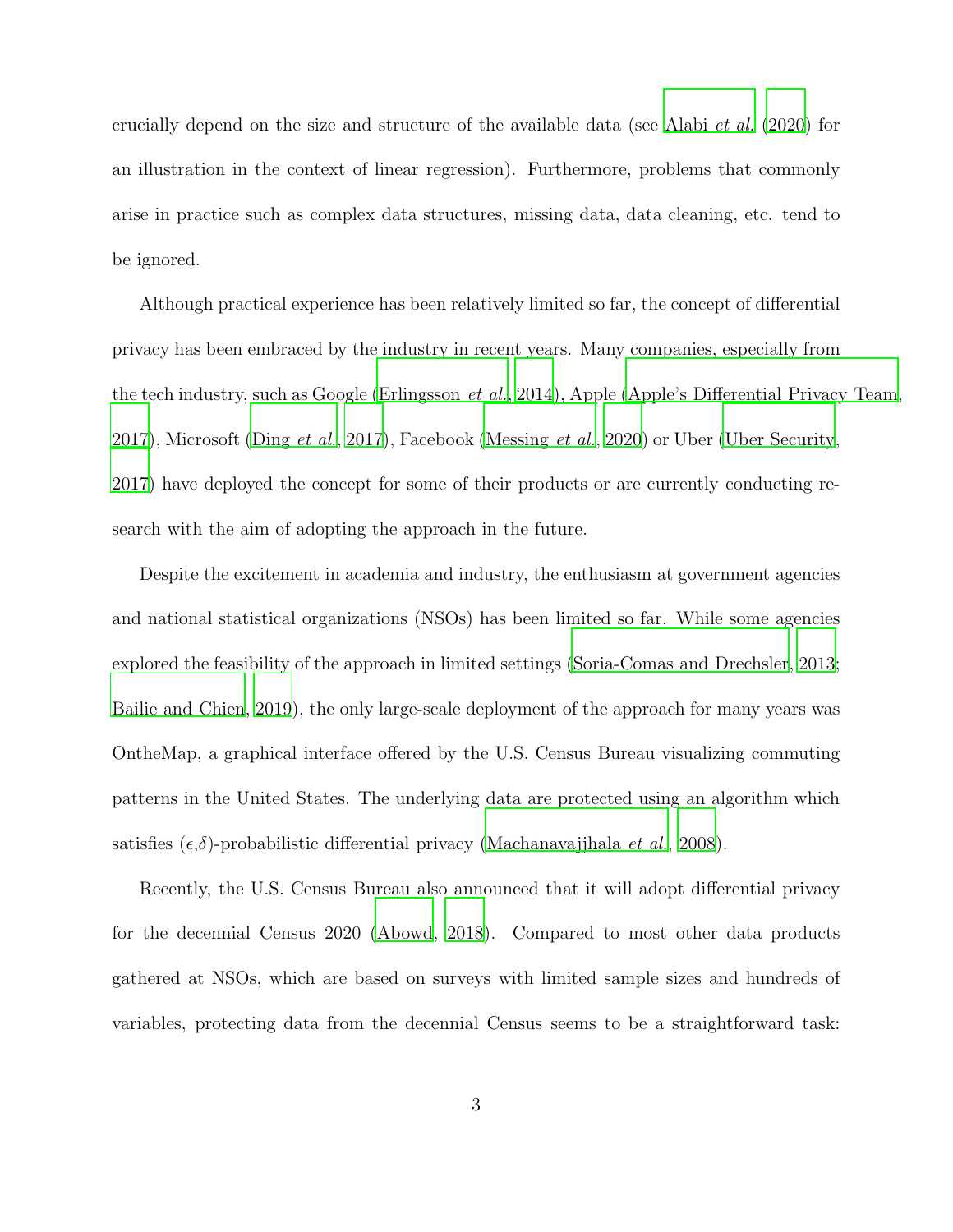it contains more than one hundred million records and only asks seven questions. Still, the fact that a research team of computer scientists and statisticians has been working on this problem for several years now and the concerns regarding the accuracy of the results that were raised after results from a test run of the algorithm using 2010 Census data were released [\(Ruggles](#page-38-2) et al., [2019](#page-38-2); [Wezerek and Van Ripper, 2020;](#page-40-0) [Van Riper](#page-39-2) et al., [2020;](#page-39-2) [Hallowell and Rector](#page-37-1), [2020\)](#page-37-1) illustrate the difficulties when trying to implement the ideas in practice. One of the key challenges which distinguishes the decennial Census from previous deployments in the tech industry is that (accurate) answers are required on a very detailed geographical level, which implies that despite its large size many of the released statistics are based on a very limited number of cases.

Many additional problems arise because the requirements when implementing differential privacy approaches at government agencies are fundamentally different from the requirements in industry: The amount of data is much more limited, the data should be available for many years, results should be reproducible, users of the data are typically interested in making inferences regarding a specific target population, agencies are not the final users of the data, incentives for sharing the data are virtually non-existent, etc. All these aspects need to be taken into account when considering whether the concept might be a viable approach for solving the ever existing dilemma between confidentiality protection and broad access to the data.

This paper is not meant to provide a road map for how to implement differential privacy at government agencies. Instead, it will highlight some important aspects that need to be on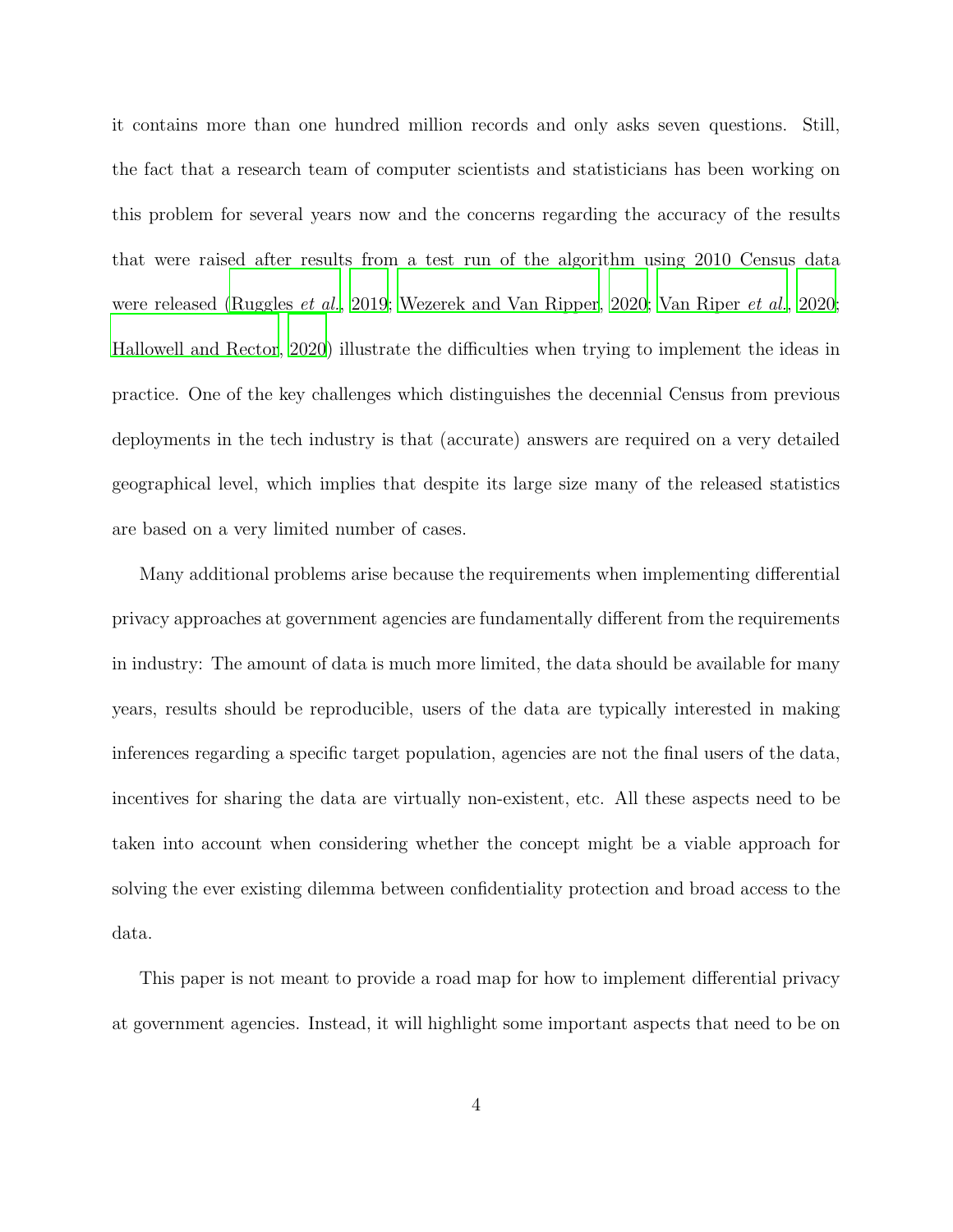everybody's radar and open questions that still need to be addressed when thinking about if and how the concept could be applied in the government context.

The remainder of the paper is structured as follows: before discussing the different aspects that need to be considered in the government context, Section [2](#page-5-0) offers a short review of differential privacy and some of its properties. Section [3](#page-8-0) discusses the challenges arising for the typical data products at government agencies with limited sample sizes but very detailed information. It also illustrates why neither the query response system, for which differential privacy was originally developed, nor restricted access to the unprotected data for accredited researchers seem to be an option when adopting differential privacy for government agencies. Section [4](#page-17-0) addresses the difficulties in anticipating the impacts of differential privacy on the accuracy of the obtained results and highlights that understanding the level of protection provided through differential privacy is not trivial. Differential privacy in the survey context is the focus of Section [5,](#page-22-0) which illustrates that the approach might have negative effects on response rates and discusses the open questions regarding the interaction between differential privacy and common data processing steps such as weighting and imputation and the challenges when trying to account for the data protection procedures when making inference to the underlying population. Section [6](#page-29-0) addresses the difficulties that government agencies face, when setting the privacy parameter  $\varepsilon$ . The paper concludes with some suggestions how to address the challenges and open questions raised, advocating for more interdisciplinary research to tackle these problems.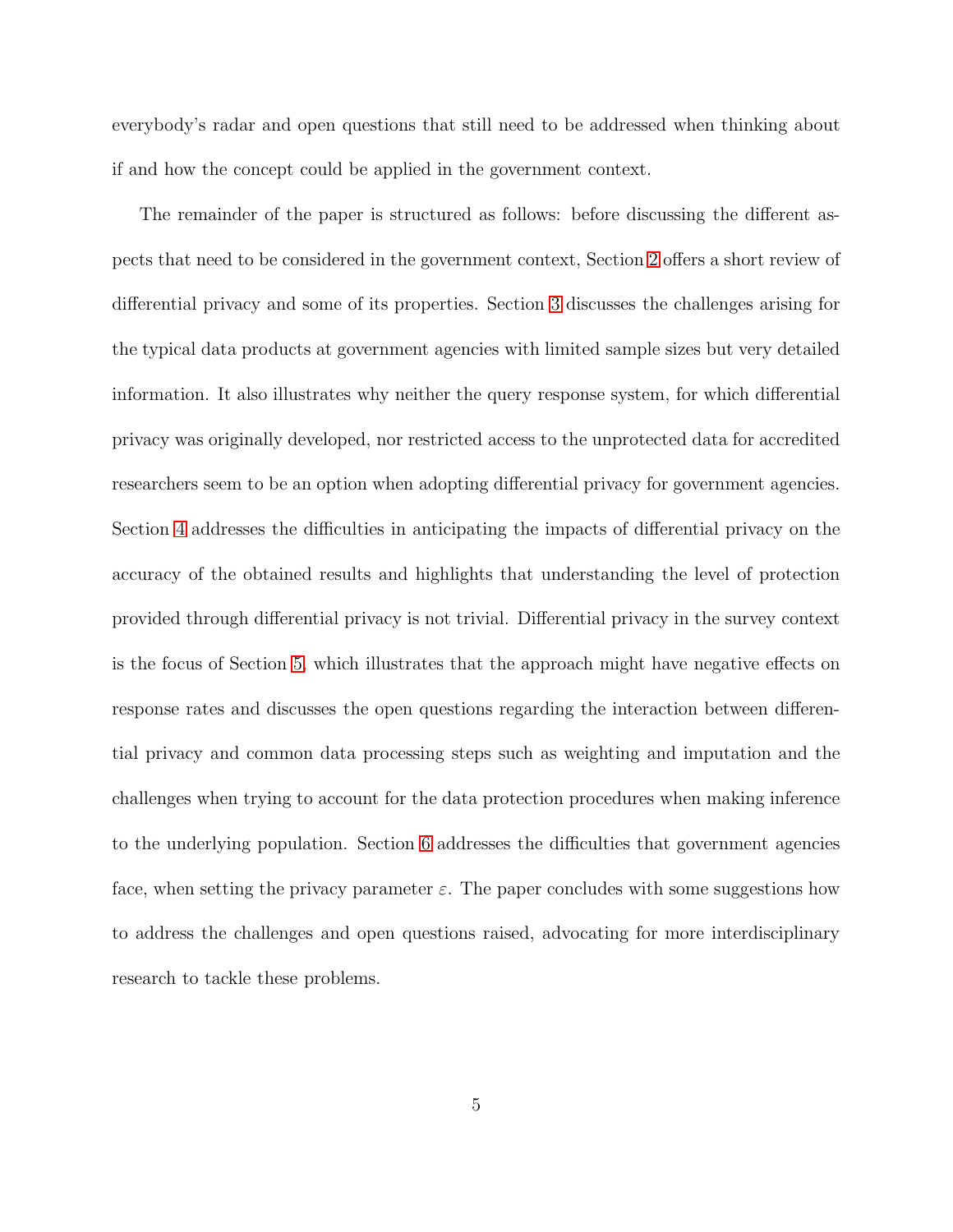# <span id="page-5-0"></span>2 A brief review of differential privacy

This section will only review the definition and properties of  $\varepsilon$ -differential privacy as originally proposed by [Dwork](#page-36-0) et al. [\(2006\)](#page-36-0). Various relaxations of the initial concept–most notably  $(\varepsilon, \delta)$ -differential privacy–have been proposed in the literature in the meantime. Since the subtleties of these variants are irrelevant for the discussions in the remaining paper, we refer interested readers to [Dwork](#page-36-2) *et al.*  $(2014)$  and Vadhan  $(2017)$  for more detailed introductions to differential privacy, which also cover (some of the) relaxations of  $\varepsilon$ -differential privacy.

The concept of differential privacy was originally developed for a query response system. Such a system accepts specific types of queries as input, for example a counting query or a query for the mean of a variable and then returns a noisy answer to the query, where the noise is calibrated to ensure that the requirements of differential privacy are met. The user of the system never accesses the underlying data directly, she will only see the noisy answer to the query. Under this setting, differential privacy guarantees that the influence that any record can have on the reported output is strictly limited. This ensures that the information that can be learned about any individual in the database is also limited. These guarantees are formalized by bounding the difference of the probability distribution of the query response when changing one record in the data.

**Definition 1** (*ε*-differential privacy, [Dwork](#page-36-0) *et al.* [\(2006](#page-36-0))). A randomized mechanism M gives  $\varepsilon$ -differential privacy if, for all neighboring datasets D, D', and all events  $S \subset Range(\mathcal{M})$ 

<span id="page-5-1"></span>
$$
P(\mathcal{M}(D) \in S) \le e^{\varepsilon} P(\mathcal{M}(D') \in S). \tag{1}
$$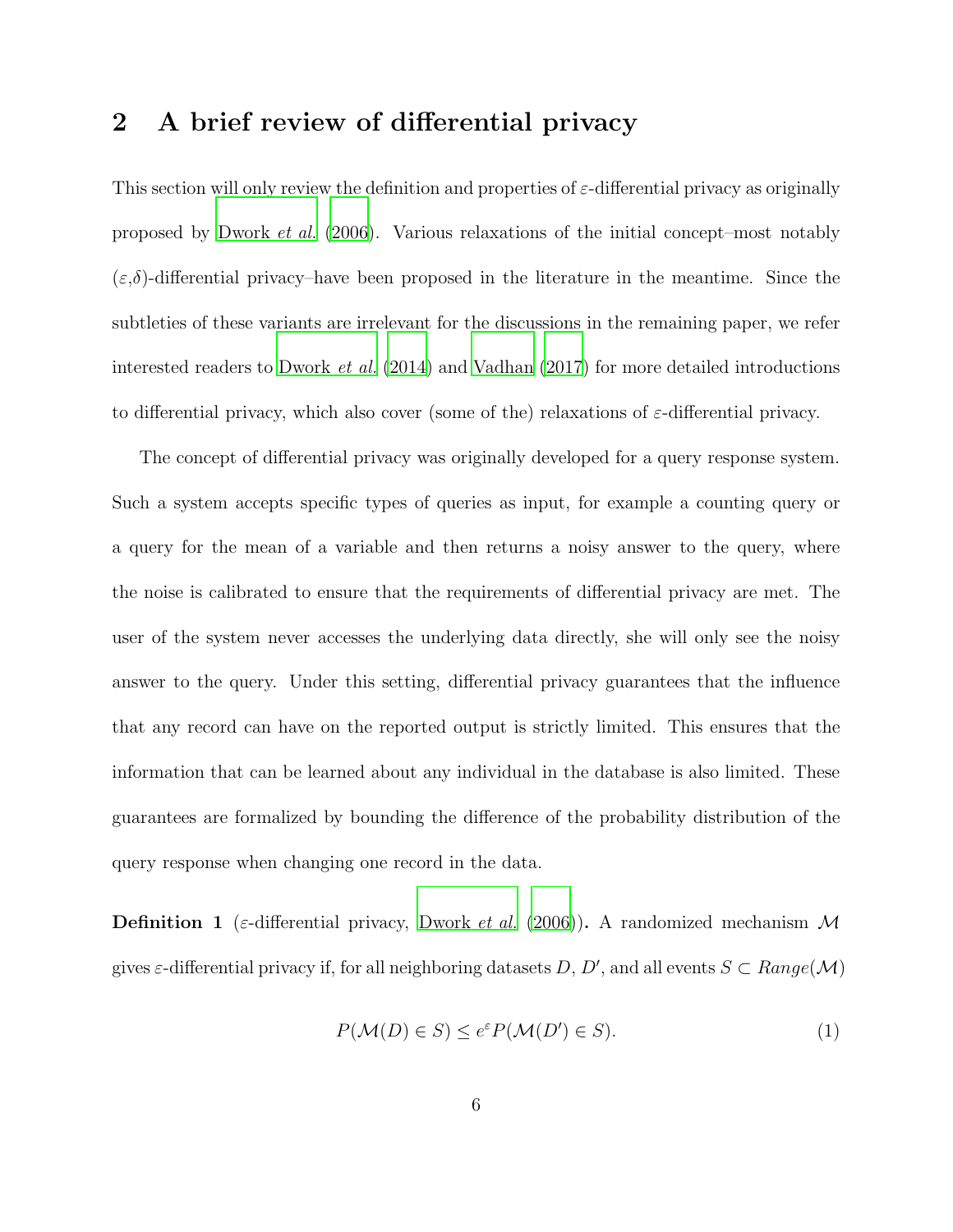Depending on the context, two datasets are called neighboring, if one could be obtained from the other by (a) adding or removing a single record (unbounded differential privacy) or by (b) changing the values of one record, while keeping the size of the database fixed (bounded differential privacy).

Differential privacy ensures that the probability of observing a specific output if database D is used as the input is never more than  $e^{\varepsilon}$  times (and never less than  $e^{-\varepsilon}$  times) the probability of observing the same output if database  $D'$  is used as the input, where the probability distribution is based on the randomness induced by the mechanism  $\mathcal{M}$ . The parameter  $\varepsilon$  can be used to specify the level of protection. Larger values of  $\varepsilon$  allow for larger differences in the output distribution between two neighboring databases, thus offering lower levels of protection. However, larger values of  $\varepsilon$  will typically increase the level of accuracy of the reported output as the mechanism  $\mathcal M$  will need to introduce less noise to satisfy Equation [\(1\)](#page-5-1). Thus,  $\varepsilon$  can be seen as a tuning parameter that treats privacy for empirical accuracy of the obtained estimate.

Making this ever existing trade-off explicit is an important advantage of the concept compared to currently implemented data access regulations. Any data protection strategy, from aggregating geographic information, over top-coding, or swapping sensitive values to not releasing the data at all, makes implicit decisions on treating accuracy against privacy. However, the exact trade-off is more difficult to understand and to control under current regimes. With differential privacy it would be possible (at least in theory), to select the level of accuracy and privacy that is optimal for the society. Furthermore, since the protection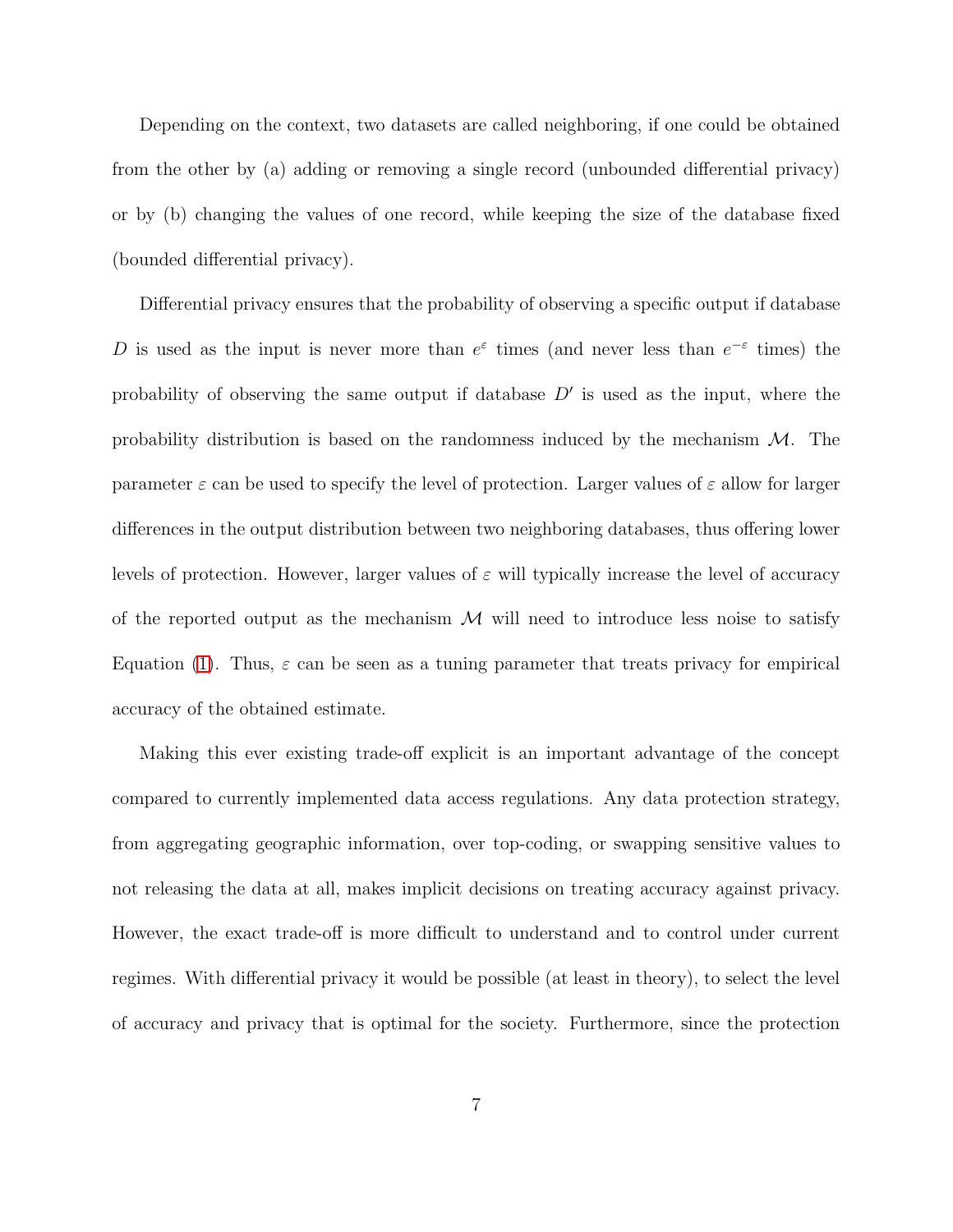strategy is fully transparent, that is the selected value of  $\varepsilon$  and any information about the algorithm used to protect the data can be publicly released, it would in principle be possible to take the uncertainty induced by the algorithm into account when analyzing the protected data. Still, finding the optimal value for  $\varepsilon$  and integrating the extra uncertainty in downstream analyses are daunting tasks in practice (see also the discussions in Sections [6](#page-29-0) and [5.2\)](#page-24-0).

Differential privacy offers two additional attractive properties that will be relevant for the discussions in the remainder of this paper:

- **Postprocessing:** Differential privacy is immune to postprocessing meaning that any function of an output satisfying  $\varepsilon$ -differential privacy also satisfies differential privacy with the same level of  $\varepsilon$ .
- Composition: If the same database is used to answer K queries in a differentially private manner, each with its own privacy parameter  $\varepsilon_k$ ,  $k = 1, ..., K$ , the overall privacy loss is bounded by  $\varepsilon = \sum_{k=1}^{K} \varepsilon_k$ .

These properties have several important implications in the government context: The first property guarantees that both the data producer as well as the user of the data can arbitrarily alter the output without increasing the privacy loss. This implies that the data disseminating agency can adjust the differentially private output to avoid releasing implausible values such as negative age values and to improve the utility. The agency also does not have to worry that a malicious user of the data might be able to learn sensitive information by manipulating the received information in a clever way. This property holds even if the output is combined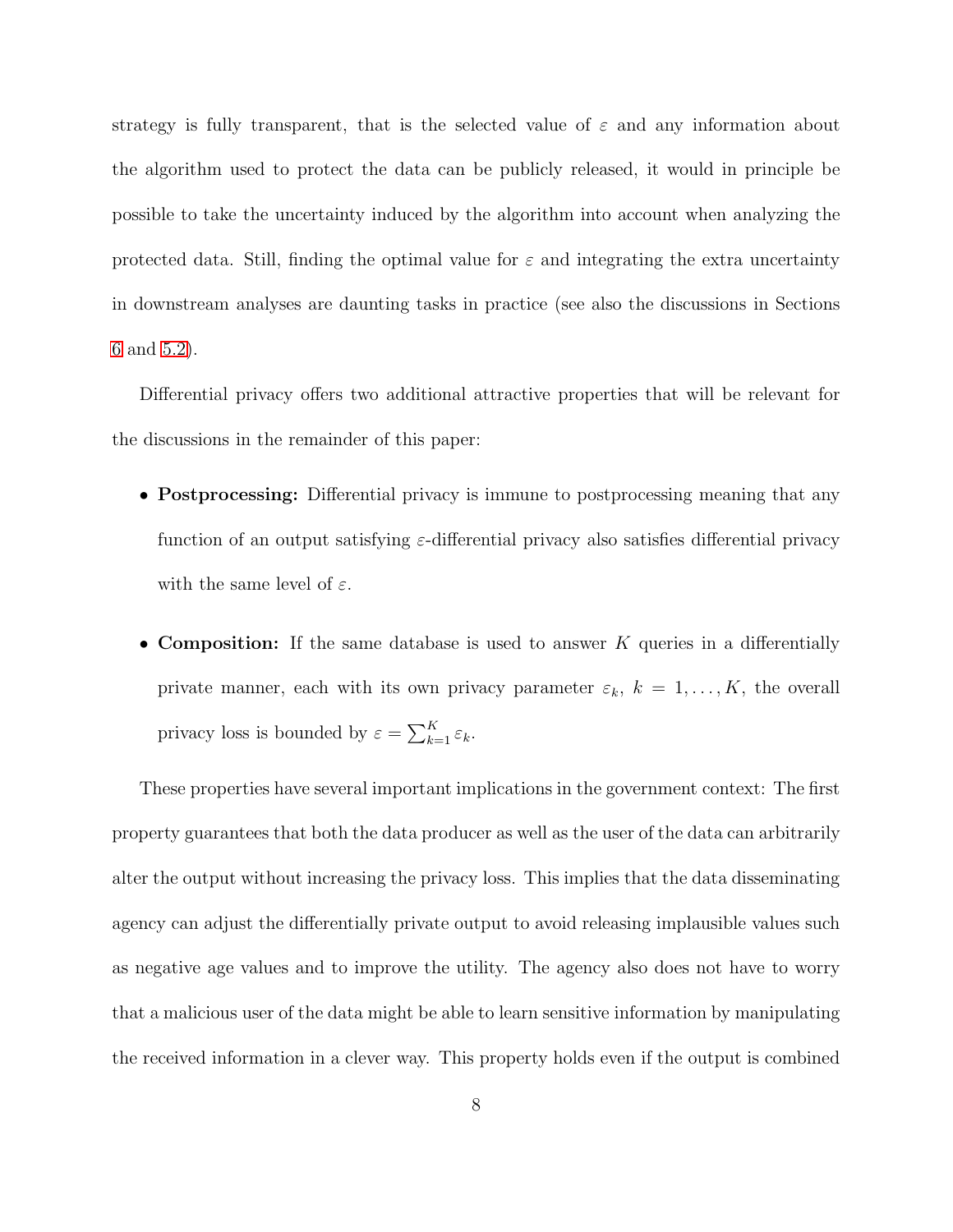with information from other data sources.

The second property allows one to split the overall privacy budget  $\varepsilon$  across multiple queries. In principle this would allow one to assign individual privacy budgets to different users of the data. The users could then decide how to best spend their budget to obtain the information they are interested in (but see the caveats discussed in Section [3.2](#page-10-0) below).

We refer the interested reader to [Dwork](#page-36-2) *et al.* [\(2014\)](#page-36-2) for an in-depth discussion of the properties of differential privacy including several examples of mechanisms that could be used to meet the requirements of differential privacy for various analysis tasks.

### <span id="page-8-0"></span>3 Data availability and access

Most companies that already ensure some form of formal privacy when collecting their data are from the tech industry. While these companies cannot rely on a trusted data curator, which means that the data need to be protected before they are transferred to the company (local differential privacy), they all collect massive amounts of data every day. This offers two advantages: First, for certain types of queries such as counting queries the amount of uncertainty that needs to be added to ensure differential privacy is only related to the sensitivity of the statistic of interest and not to the size of data. For example, the same amount of noise needs to be added to protect a frequency table irrespective of whether the table is based on 20 records or 10 million records. However, adding, say, a noise value of 3 to a cell count of 5 will obviously have a stronger impact on any findings based on this table than adding the same value to a cell count of 3.5 million. In other words, the signal clearly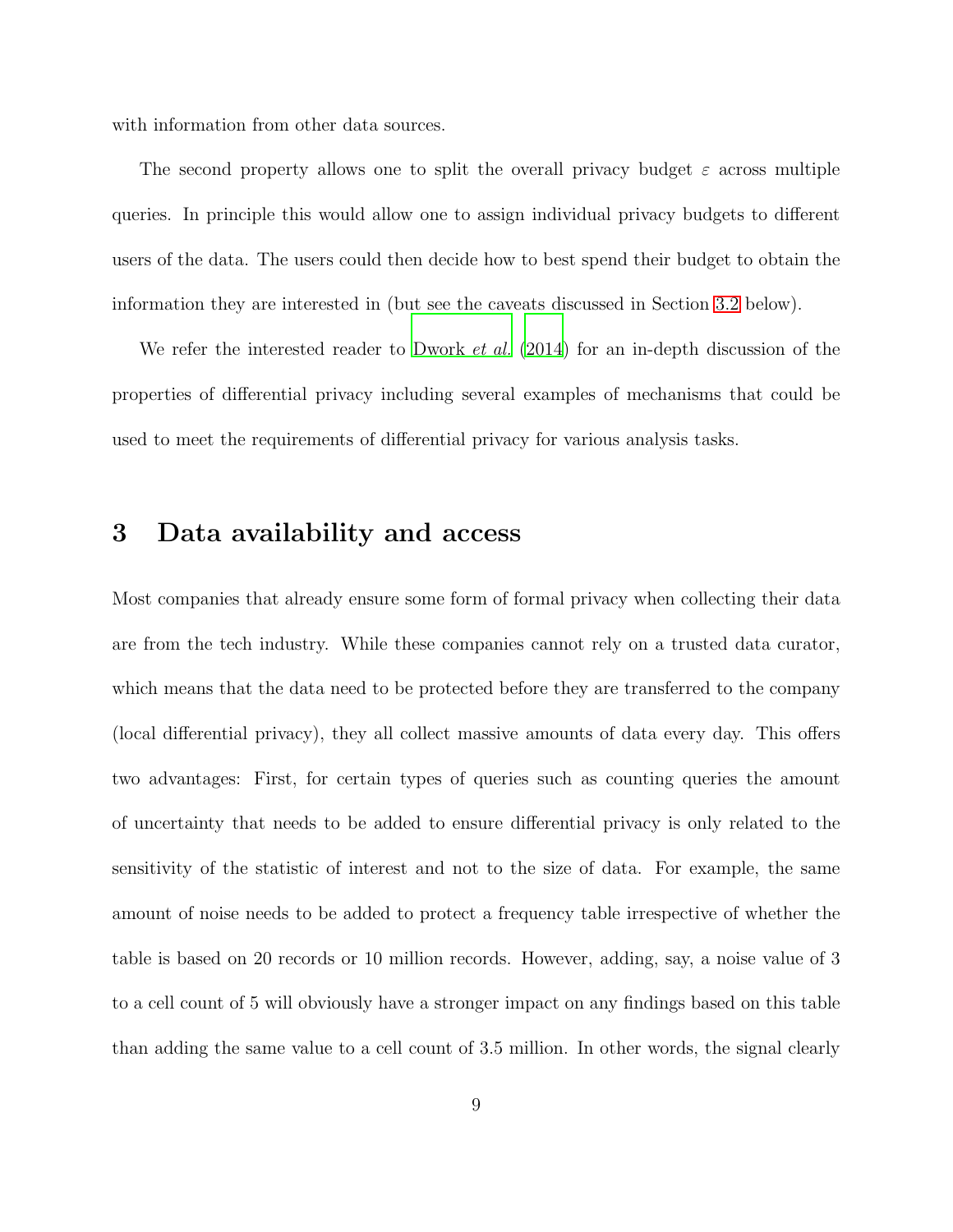dominates the noise in the latter case, but not in the first case. Second, the data become outdated and irrelevant quickly. With so much data being collected everyday, there is no need to still look at yesterday's data. This also implies that these companies can basically start with a new privacy budget regularly (there is a caveat as the information collected over time might be correlated, which will spill additional information, but it seems that this issue is currently ignored at least in some of the deployments [\(Tang](#page-39-4) et al., [2017\)](#page-39-4)).

#### 3.1 Data collected at government agencies

While large scale administrative data and other massive data sources such as satellite images or mobile phone data are being exploited more extensively in recent years, most of the collected information at government agencies is still based on surveys. Most of these surveys comprise less than 100,000 records and often collect very detailed information on every unit included in the database, making most records unique in terms of their value combinations across the variables. At the same time, interest in the data degrades at a much lower rate. The fact that the U.S. Census Bureau takes the effort of making Census data publicly available 72 years after the initial data collection indicates that there is still interest in these data even more than 70 years after they were collected. However, this implies that the privacy budget, that is, the level of  $\varepsilon$  spent for all information that is released, needs to protect the data over all these years.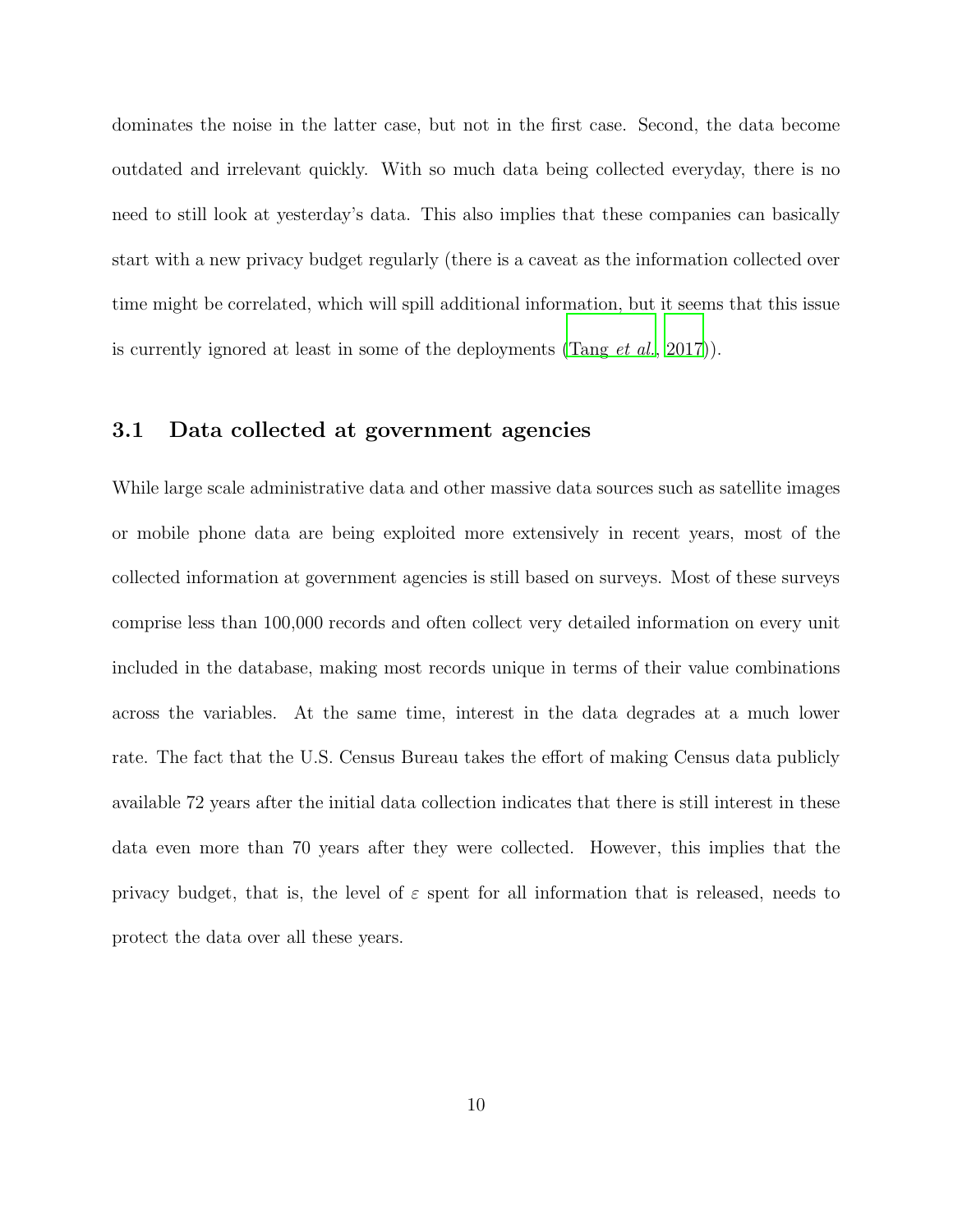#### <span id="page-10-0"></span>3.2 Query response system not an option

As pointed out above, the concept of differential privacy was originally developed for a query response system. Such systems are not uncommon at statistical agencies, where they typically firm under the name of remote analysis servers (RAS). With RAS the user will never see the actual microdata. Instead she will define the analysis of interest by selecting the type of analysis to be performed and the variables to be included from various drop down menus. The RAS will compute the analysis on the underlying microdata but will only return the (potentially perturbed) results. Examples include the new dissemination platform, Microdata Access (<https://data.census.gov/mdat/#/>; the successor of the DataFerret), which allows user specified tabulations or the Cross-National Data Center in Luxembourg (<www.lisdatacenter.org>), which additionally allows specifying simple regression models.

In theory, addressing the fact that multiple queries are answered by a RAS over time is straightforward in the context of differential privacy due to the composition property described above. If the overall privacy loss deemed to be acceptable is  $\varepsilon$  and it is known that k queries should be answered, one option would be to assign  $\varepsilon/k$  of the privacy budget to each query. However, in practice a dynamic query system in which many queries are submitted by different users over a long period of time raises many challenging problems. For example, distributing the privacy budget equally across queries is not necessarily the optimal or even the fairest solution. Two queries spending the same level of  $\varepsilon$  might have completely different signal-to-noise ratios depending on the type of query and the sample size that is used for analysis. For example, to achieve the same level of  $\varepsilon$ , much more noise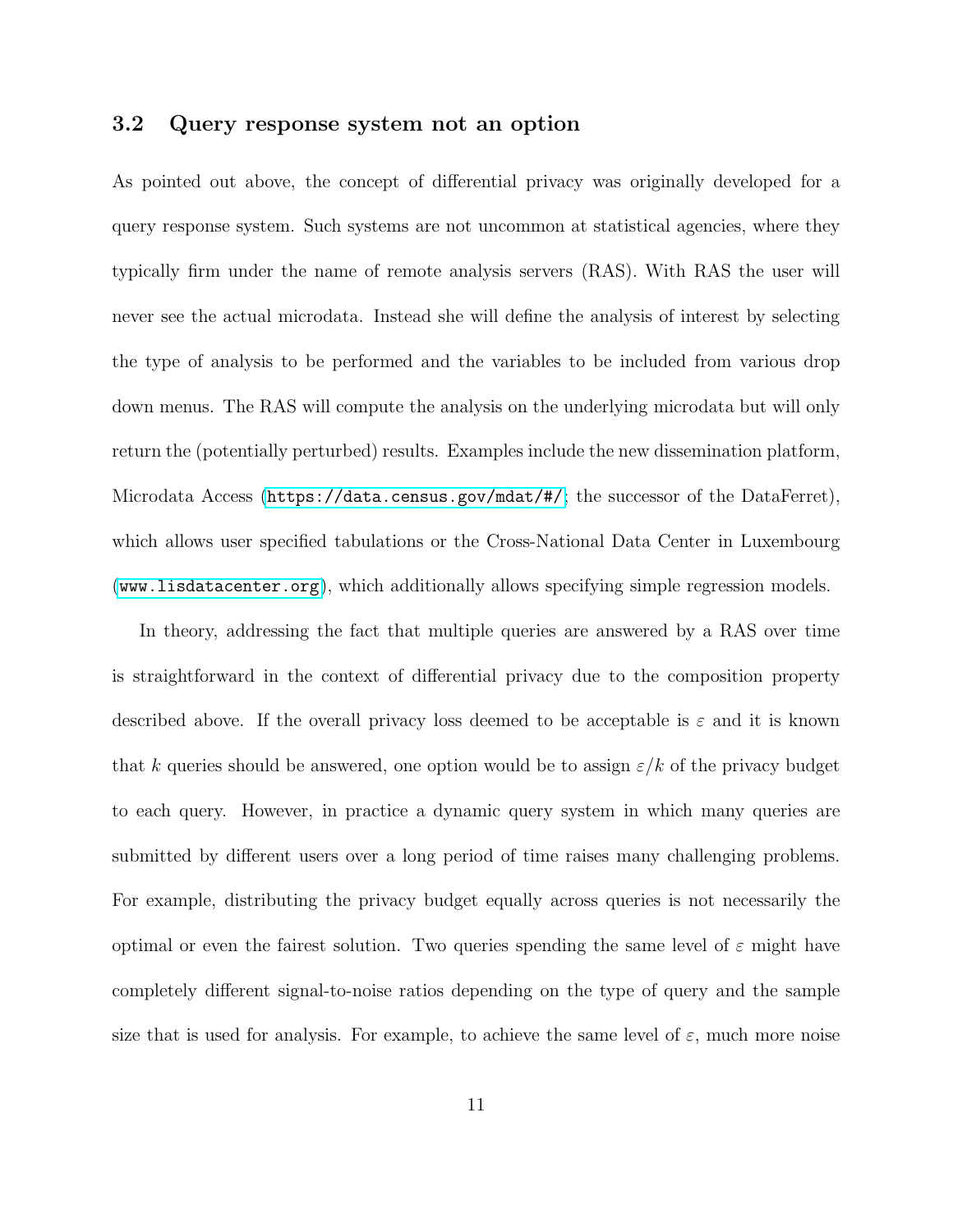needs to be added when estimating the mean compared to estimating frequency counts. Furthermore, it seems questionable to spend the same privacy budget on some intermediate analysis during data preparation as on estimating politically important measures such as the poverty rate, which will impact the allocation of billions of dollars. Thus, deciding how to split the privacy budget among multiple queries is a daunting task.

Still, these discussions are based on the assumption that all queries are known in advance. However, the main motivation for providing broad data access for the scientific community and the general public is the understanding that statistical agencies cannot anticipate all potential research questions for which the database might provide useful insights. If this would be the case, the agency could run all these analyses once the data have been collected and publish all the results (potentially under the constraints of differential privacy). Under this assumption no external access would be required. But once we accept that users will submit unforseen queries, the difficult question to answer is: how much of the privacy budget should the agency hold back to be able to answer these questions? If the agency is too restrictive, answers to the submitted queries will be unnecessarily inaccurate, but if the agency is too generous, there will be a point at which all the privacy budget has been spent. At this point the system has to be shut down forever and no one can ever be allowed to access the data again. This first-come-first-served practice would be unacceptable for several reasons. Obviously, this strategy would setup an incentive to submit queries as early as possible. This will increase the risk of sloppy analyses as researchers might be tempted to avoid spending time and privacy budget on robustness checks and careful evaluations of the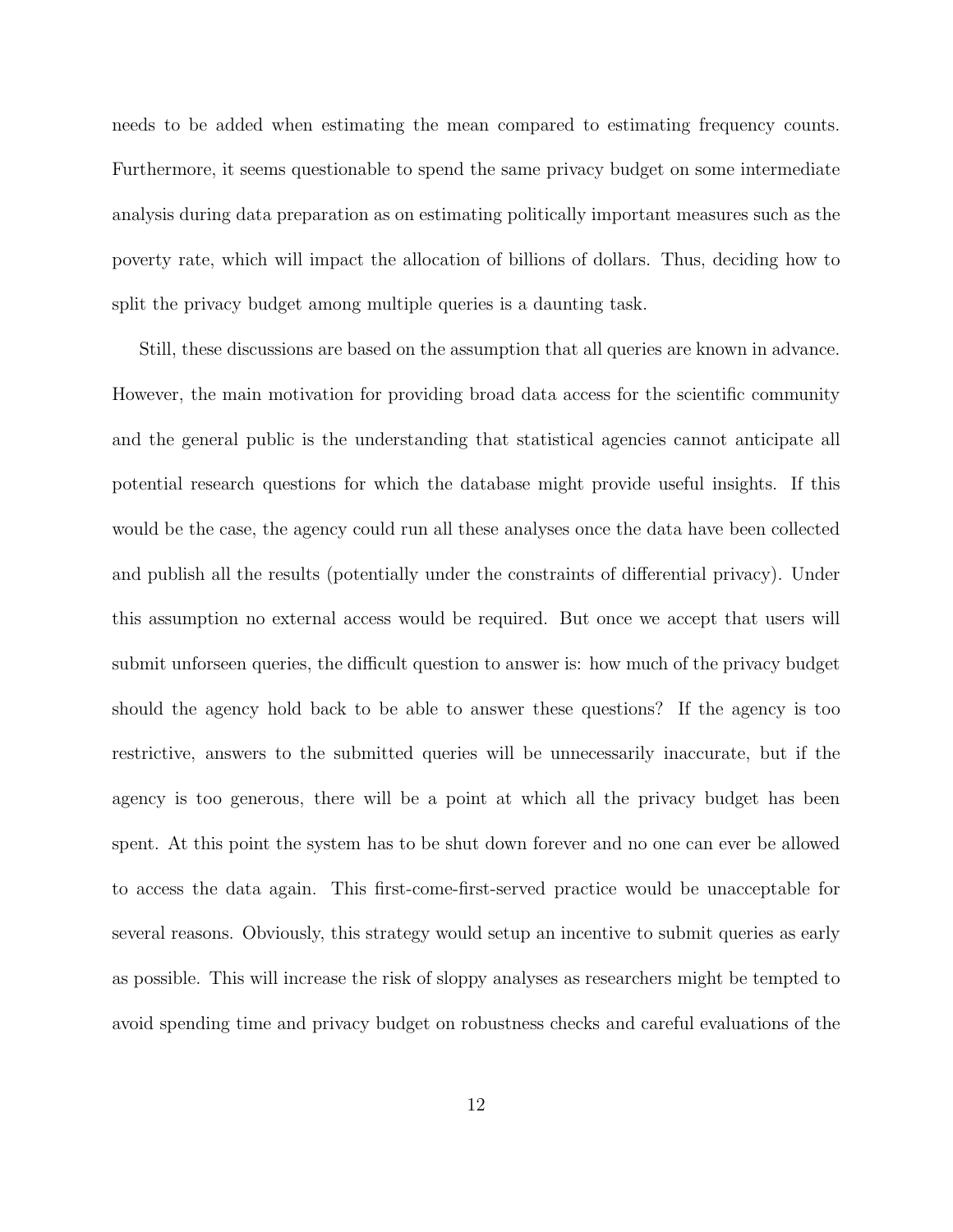modeling assumptions. Furthermore, important research questions might only emerge at a time when all the budget has already been spent. Besides, reproducibility research to validate earlier findings would be impossible. Especially, since careful reproducibility evaluations require to evaluate the results under various assumptions to check the robustness of the findings. This could imply that reproducibility checks might require more privacy budget than the initial research. And finally, given that most of the data hoisted by statistical agencies are collected spending taxpayer's money, it will be difficult to sell the idea that know one will ever be allowed to access the data again after the privacy budget has been spent.

Given all these arguments, it seems that the only sensible strategy for statistical agencies willing to adopt the approach will be to generate a differentially private copy of the microdata and disseminate these synthetic microdata to the public. Given that differential privacy is immune to postprocessing the users would be able to run as many analyses as they want on the released microdata without violating the differential privacy conditions. The only crucial requirement would be that the original data would never be touched again once the synthetic microdata have been generated (unless some of the privacy budget has been withhold for validation). We note that generating differentially private microdata is also the strategy followed by the U.S. Census Bureau for the decennial Census. Still, intuitively, protecting the entire microdata (input perturbation) is more difficult than protecting only specific statistics (output perturbation). Thus, the answers obtained from the differentially private microdata will necessarily be noisier than the answers that could be obtained if an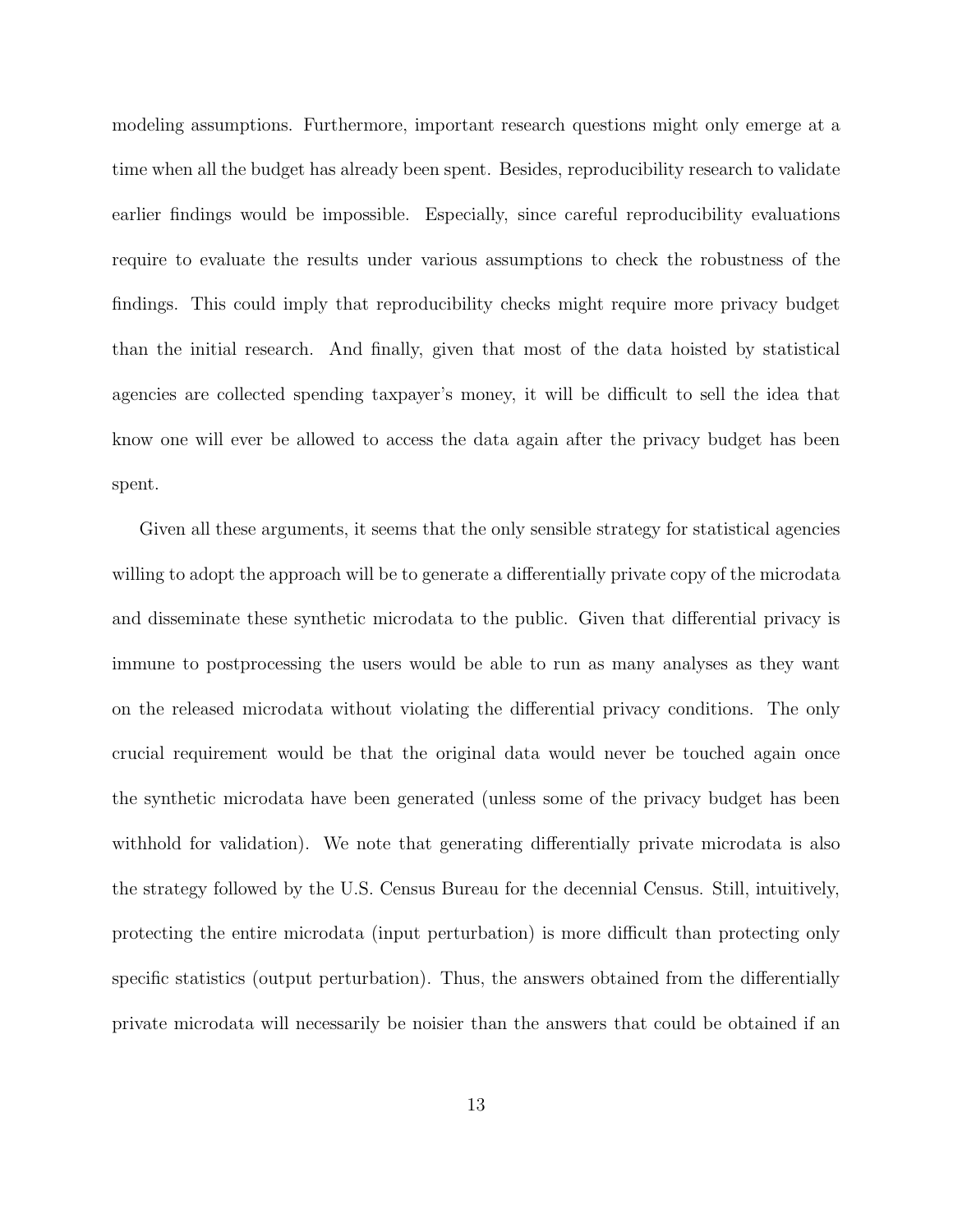optimal differentially private algorithm could be used to answer all the queries of interest. Especially with the high dimensional survey data discussed in the introduction, the obtained answers from the synthetic data might be so noisy that they would no longer offer any useful insights. It would certainly be possible to develop synthesizers that provide very accurate answers for specific types of queries, but in order to achieve this, these queries would need to be known in advance leading to the same problems already discussed for the query response system.

#### 3.3 Problems with tiered access for accredited researchers

Some researchers argue that a potential solution to circumvent the difficulties of generating useful differentially private synthetic data could be that trusted researchers could still access the unprotected microdata at the premises of the statistical agency and only need to ensure that any result that they publish satisfies the requirements of differential privacy. This approach is in the spirit of current data access regulations at many statistical agencies. To facilitate access, many NSOs established research data centers (RDCs). Compared to the public use microdata samples that are disseminated to the public, more detailed and less protected datasets are typically available at the RDCs. Access is only granted to accredited researchers, the researchers cannot bring any own devices to the RDC, are often monitored while working at the RDC, and any research output can only be used outside the RDC after the output has been carefully scrutinized by employees of the RDC to ensure that it does not violate any confidentiality constraints.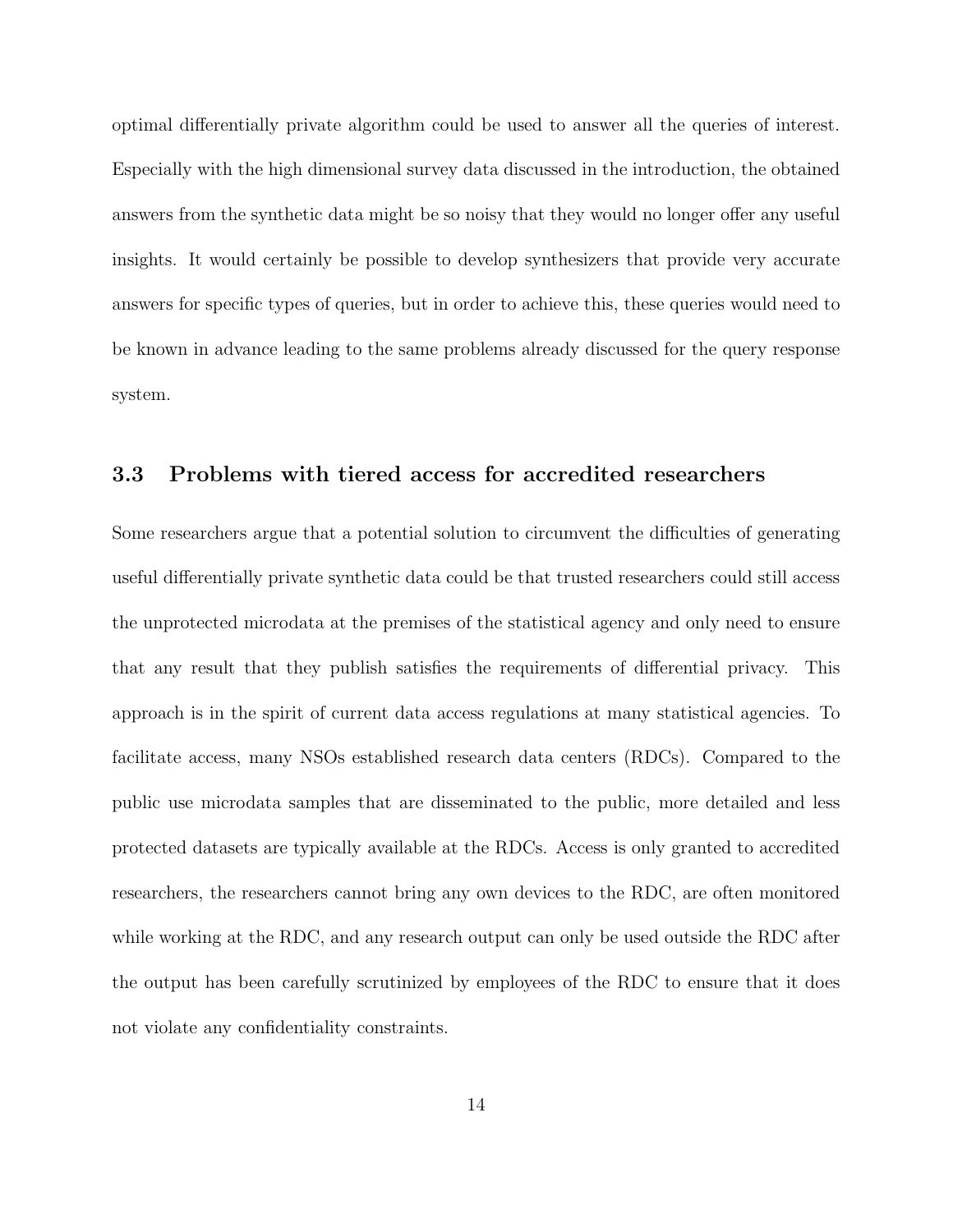Maintaining such a tiered access in the context of differential privacy would offer two important advantages: Fitting the final model of interest is typically only a very small part of an applied research project. Most of the work goes into data preparation and data cleaning, checking of model assumptions, etc. All these steps could be performed without spending privacy budget leaving more of the budget to get more accurate results for the final analysis of interest. Furthermore, since the final model is known, a tailor-made algorithm could be developed for producing the protected output, which optimizes the trade-off between accuracy and data protection.

However, there are some critical open questions that would need to be solved first, if the approach should be implemented in the future: First, the strategy requires that a privacy budget will be assigned to each researcher. This budget would be used to protect the results that should be released to the public. This leads to the dilemma outlined above that a decision needs to be made, how the privacy budget should be distributed across researchers. Second, in the current debate on the reproducibility crises, this approach seems to be a step in the wrong direction. If all the privacy budget that has been reserved for this research project is spent on protecting the final result, there is no way that the results could be verified in an independent reproducibility study. Of course, this problem could be mitigated by always reserving some privacy budget for reproducibility purposes, but this will negatively effect the accuracy of the publishable results and deciding how much of the budget needs to be assigned for reproducibility is a challenging question. Finally, the researcher needs to be trusted not to reveal any information about the data beyond the protected output.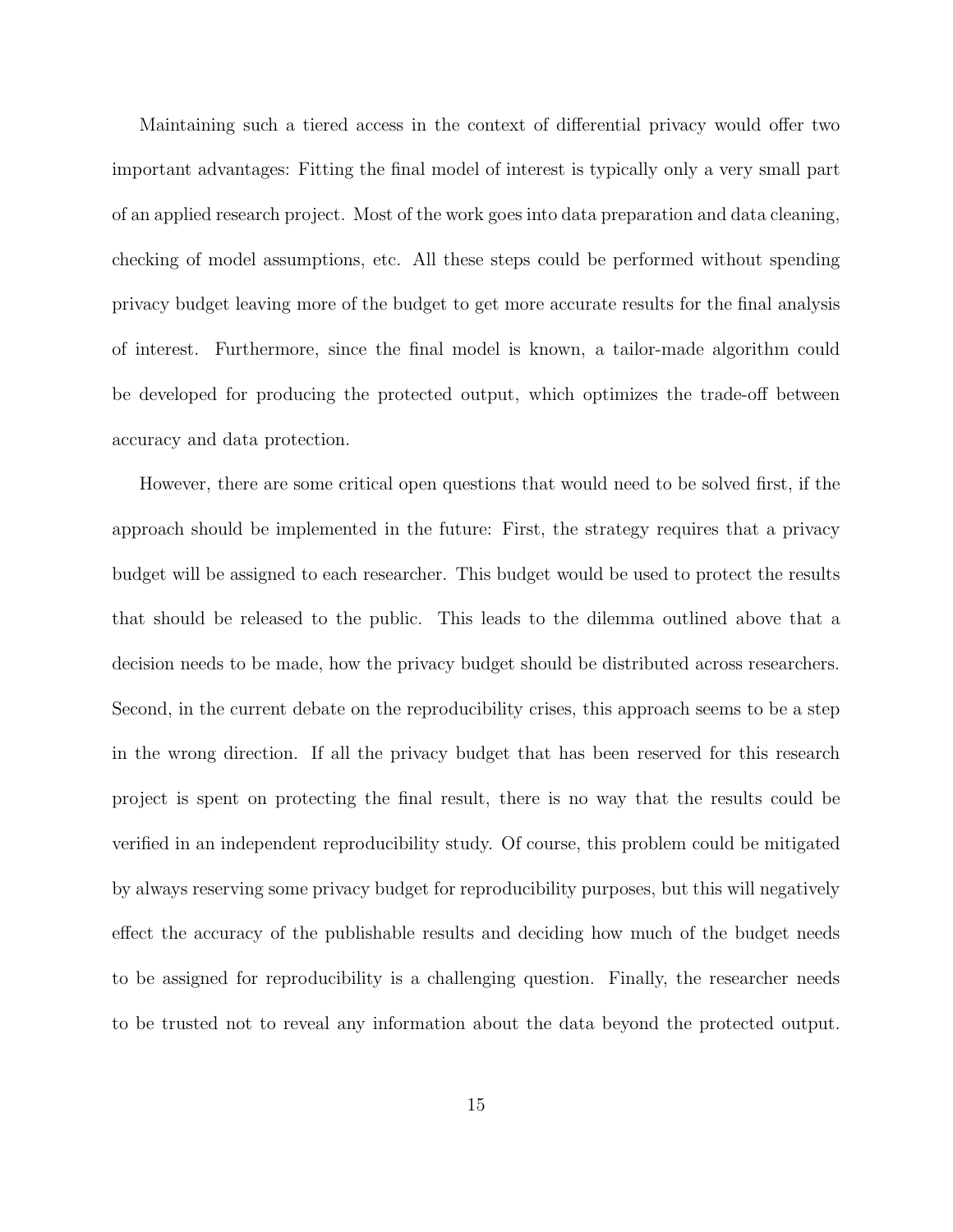This might not seem like a major obstacle in most situations. After all, researchers are typically not interested in revealing any information beyond their research results and the common practice of imposing heavy fines if personally identifiable information is purposefully released is a strong incentive to follow the protocol. However, there will be situations in which researchers will be tempted to violate the protocol. Imagine the following scenario: After spending several months cleaning and preparing the data, extensive data exploration, careful model evaluations and several robustness checks, the researcher is finally ready to run the final model of interest and is overjoyed to see that the results strongly support the research hypothesis. Given the novelty and importance of the results she is confident to publish the findings in one of the leading journals in the field. All that is needed now is to obtain a differentially private version of the final model (admittedly, this is already a simplifying assumption as major journals would also require proof for the robustness of the findings). Given the high stakes, the researcher decides to collaborate with some experts on differential privacy to come up with an algorithm specifically tailored to the final model to ensure that the error introduced is as small as possible. However, when run on the data, the differentially private results are so different from the results based on the original data that they would contradict the null hypothesis. As the concept of differential privacy necessarily requires some randomness when moving from the original output to the protected output, such an unlucky outcome could occur even for carefully designed algorithms and research output with low sensitivity. The question is whether the researcher would accept this outcome and silently burry all hopes of publishing the findings in a major journal. The problem arises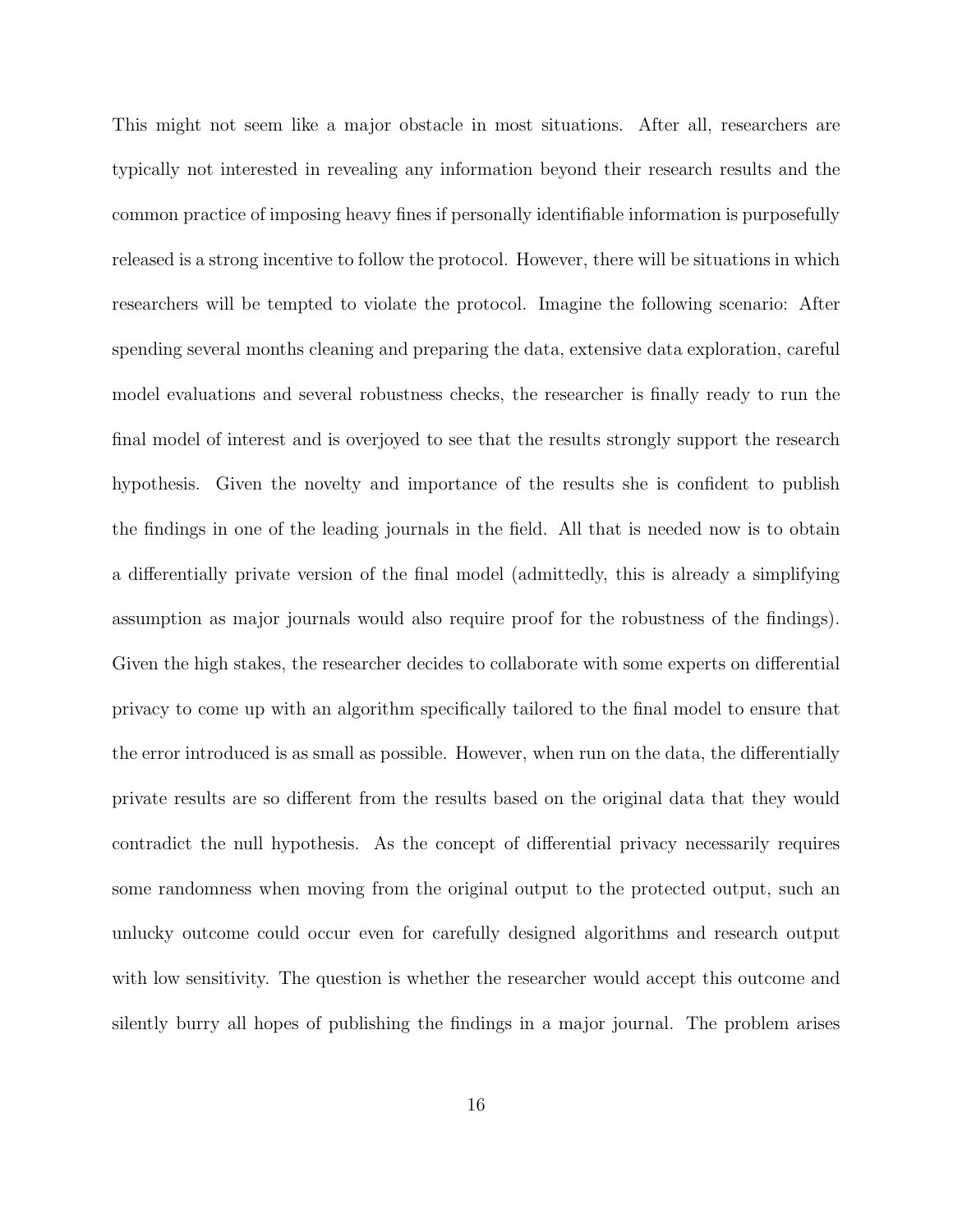because the researchers only have one shot to obtain the final protected results. If they end up with an unlucky draw from the sanitization mechanism, they will have to accept the outcome. It seems questionable that researchers would accept such a lottery in practice.

Of course there is an analogy to sampling: even with carefully designed random samples, we can end up with a sample that is not representative of the population. However, the major difference is that we will never know whether this is the case or not. All we can do is to try to keep the sampling error as small as possible. It is a completely different story to publish results for which we already know that they are biased.

Establishing such a system despite these problems might actually violate the privacy guarantees in the long run. As results would likely only be published if they do not deviate too much from the results based on the original data, an attacker would know that the bounds of the noise that was introduced are tighter than the bounds that would actually be required for the selected level of the privacy parameter  $\varepsilon$ .

One possible strategy to circumvent this problem would be to offer differentially private synthetic data to the accredited researcher for her exploratory analysis and to only compute the final model on the original data. Still, working only with synthetic data would likely not be an option for most researchers. Furthermore, parts of the privacy budget would need to be spent for generating the synthetic data, which would mean less budget for the accredited researchers.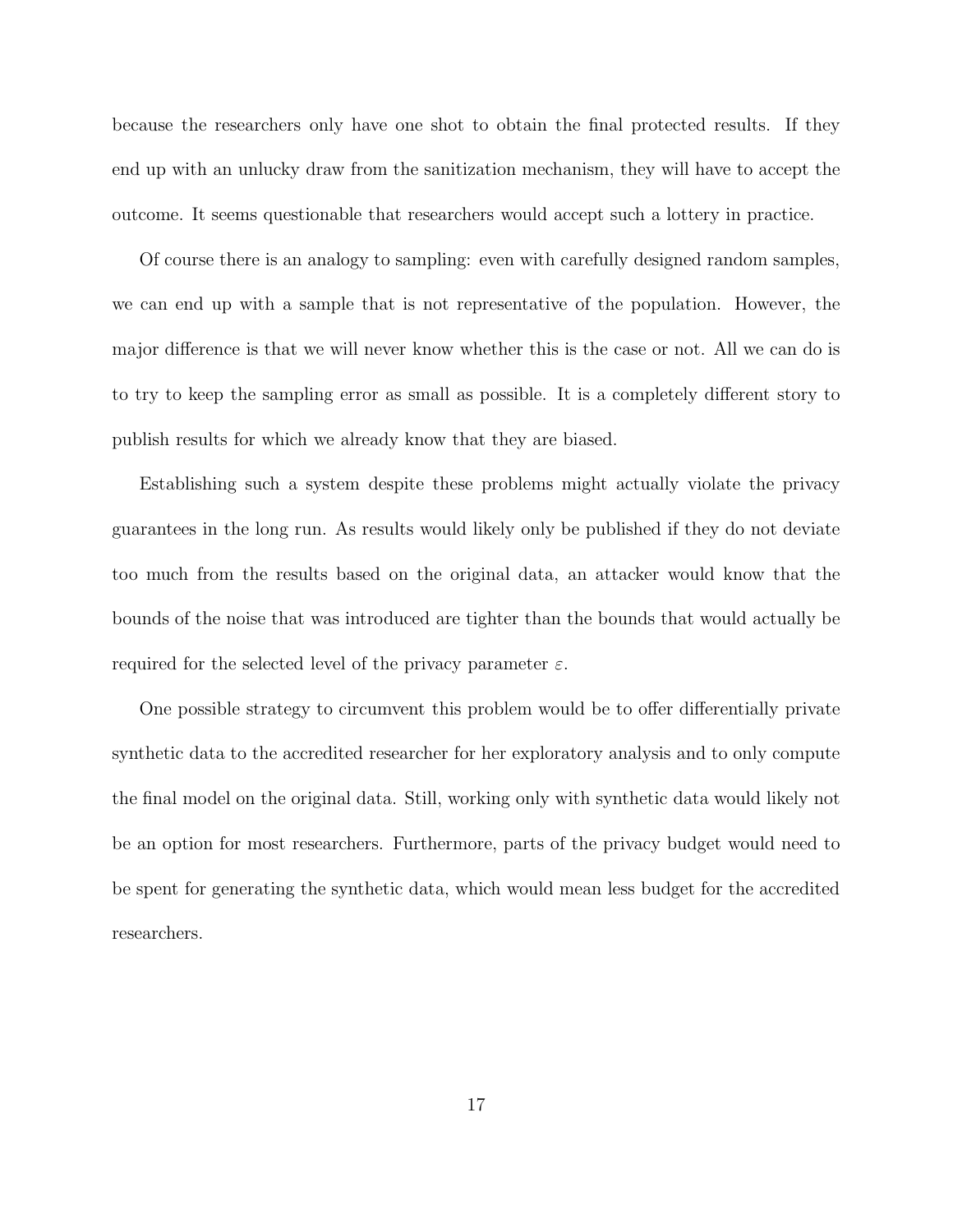# <span id="page-17-0"></span>4 Understanding the privacy guarantees and impacts on accuracy

Part of the attractiveness of the differential privacy approach lies in its intuitiveness. DP ensures that the influence that a single record can have on the reported output is strictly limited. This implies that the information that can be revealed about a single individual is also strictly limited. But understanding the impacts on the accuracy of the obtained results is more difficult and even the interpretation of the level of protection that is provided for a fixed level of  $\varepsilon$  is challenging.

#### 4.1 Impacts on accuracy

Differential privacy has been criticised repeatedly for its strong negative impacts on the accuracy of the obtained results [\(Fienberg](#page-37-2) et al., [2010;](#page-37-2) [Bambauer](#page-35-3) et al., [2013\)](#page-35-3). Bounding the risks in the worst case scenario, that is, under the assumption that the attacker already knows the information for each record in the database except for one record, necessarily requires strong protection mechanisms. Still, there are many applications in which the approach can provide useful insights. However, asessing the impacts in advance is typically only possible for relatively simple algorithms such as the Laplace mechanism. With these algorithms the additional uncertainty that is introduced to protect the data can be quantified directly and thus the extra uncertainty can also be taken into account at the analysis stage (see also the discussion on statistical inference below). Other mechanisms introduce the randomness that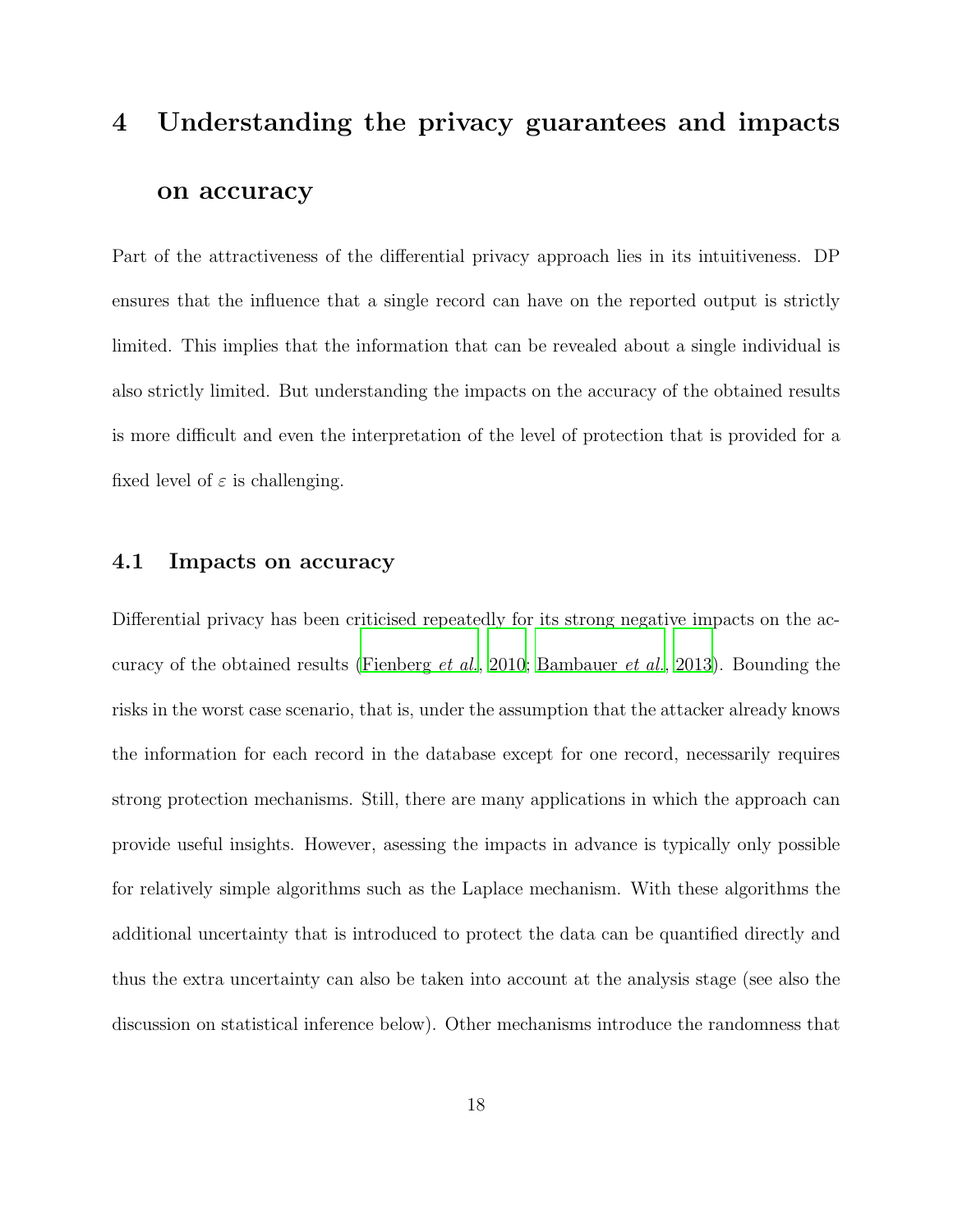is necessary to fulfill the differential privacy requirements in a way that makes it difficult to assess the impacts on any subsequent analysis. For example the popular differential privacy stochastic gradient decent method (SGDM)[\(Abadi](#page-34-1) et al., [2016\)](#page-34-1)–a differentially private version of a Generative Adversarial Network (GAN)–adds noise to the gradients of the neural network and also truncates their range. The effects on downstream analysis are difficult to assess analytically.

The problem is magnified in the context of government agencies, because as outlined in Section [3.2,](#page-10-0) government agencies will typically have to provide differentially private synthetic datasets. Most of the algorithms that have been developed so far to generate synthetic data, such as the SGDM), fall into the second category of hard to quantify noise infusion techniques. Furthermore, the future analyses that will be performed on the synthetic data are typically unknown, making it impossible to anticipate the effects on accuracy and to optimize the algorithm to minimize these impacts. Finally, post-processing steps that are commonly employed to ensure that the protected data fulfill consistency requirements and do not contain implausible values such as negative age values also effect the accuracy of the results. The optimization procedures that are commonly applied to find solutions close to noisy result under consistency and non-negativity constraints again introduce biases in ways that are hard to anticipate and difficult to control for in any analysis using the protected data.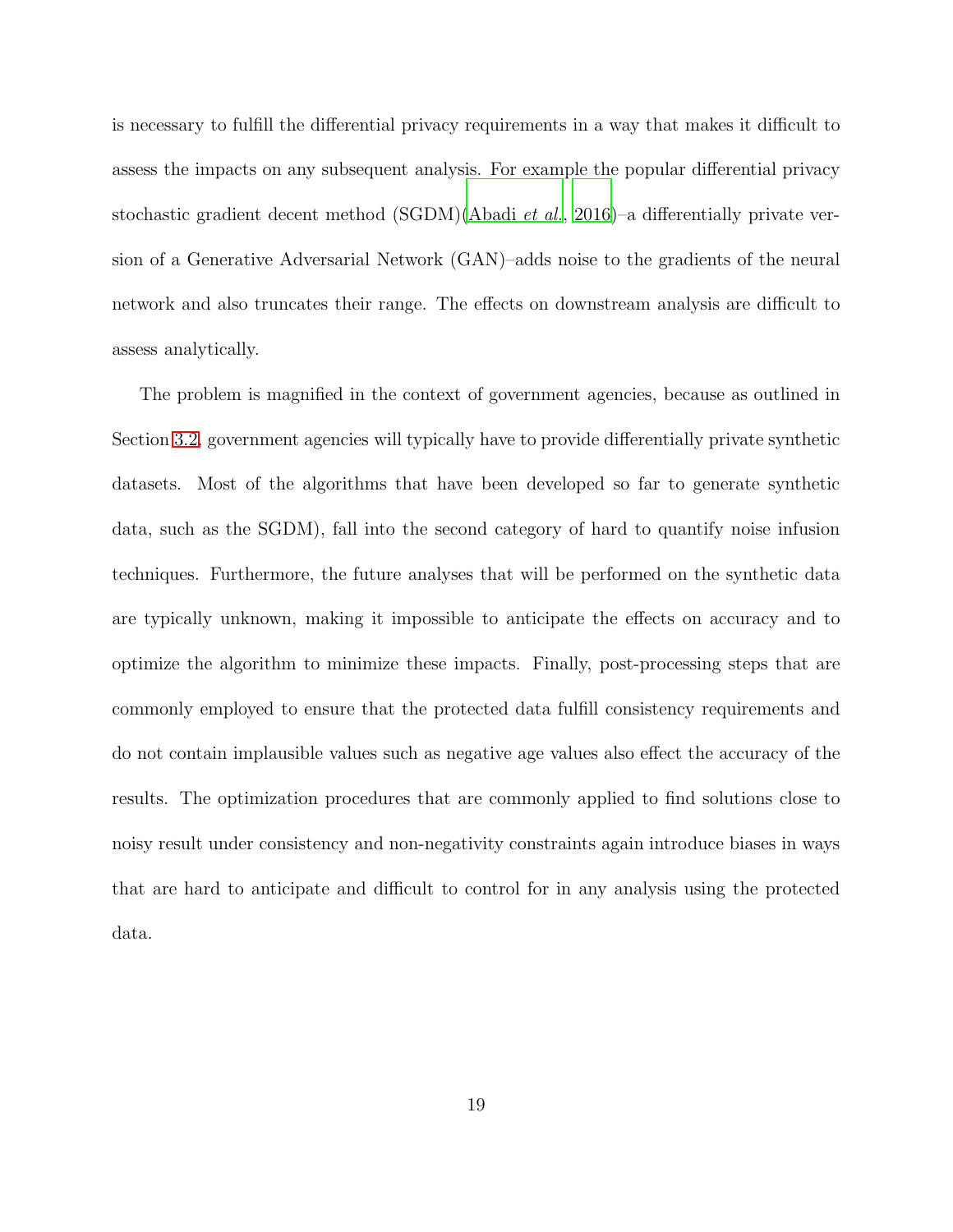#### 4.2 Privacy guarantees

While the general interpretation of the privacy guarantees offered by differential privacy is intuitive, the risk implications of specific values of  $\varepsilon$  are much harder to understand. What are the actual risks for Bob, if the probability that the algorithm produces a specific noisy answer to the query is, say, ten times more likely if he joins the database? Should he be worried? To make it more concrete, consider the following simplified example. Assume a survey only asks about HIV status and plans to release the percentage of respondents that reported a positive status using an algorithm that ensures that the release satisfies the requirements of differential privacy. If  $\varepsilon = 2.3$ , Bob knows that the probability that the released value equals any specific value  $k$  if he participates in the survey, is never more than 10 times (since  $e^{\epsilon} \approx 10$ ) the probability of releasing the same value if he would not participate. This holds for any value of k including the true value. But how can he link this information to the risk that his own HIV status could be revealed based on the released information? Understanding the impacts of changes in the value of  $\varepsilon$  is even more difficult. How much of Bob's privacy is lost, if  $\varepsilon$  is changed from 2.3 to 4.6? The probability ratio for observing a certain output with or without Bob increases from 10 to 100, but what does that mean for Bob? Yet, fully understanding the impacts of changes of  $\varepsilon$  are vitally important if a value of  $\varepsilon$  should be found that optimally addresses the trade-off between accuracy and privacy.

When discussing the concept of differential privacy with the general public it is also important to emphasize that guaranteeing differential privacy will not be enough to ensure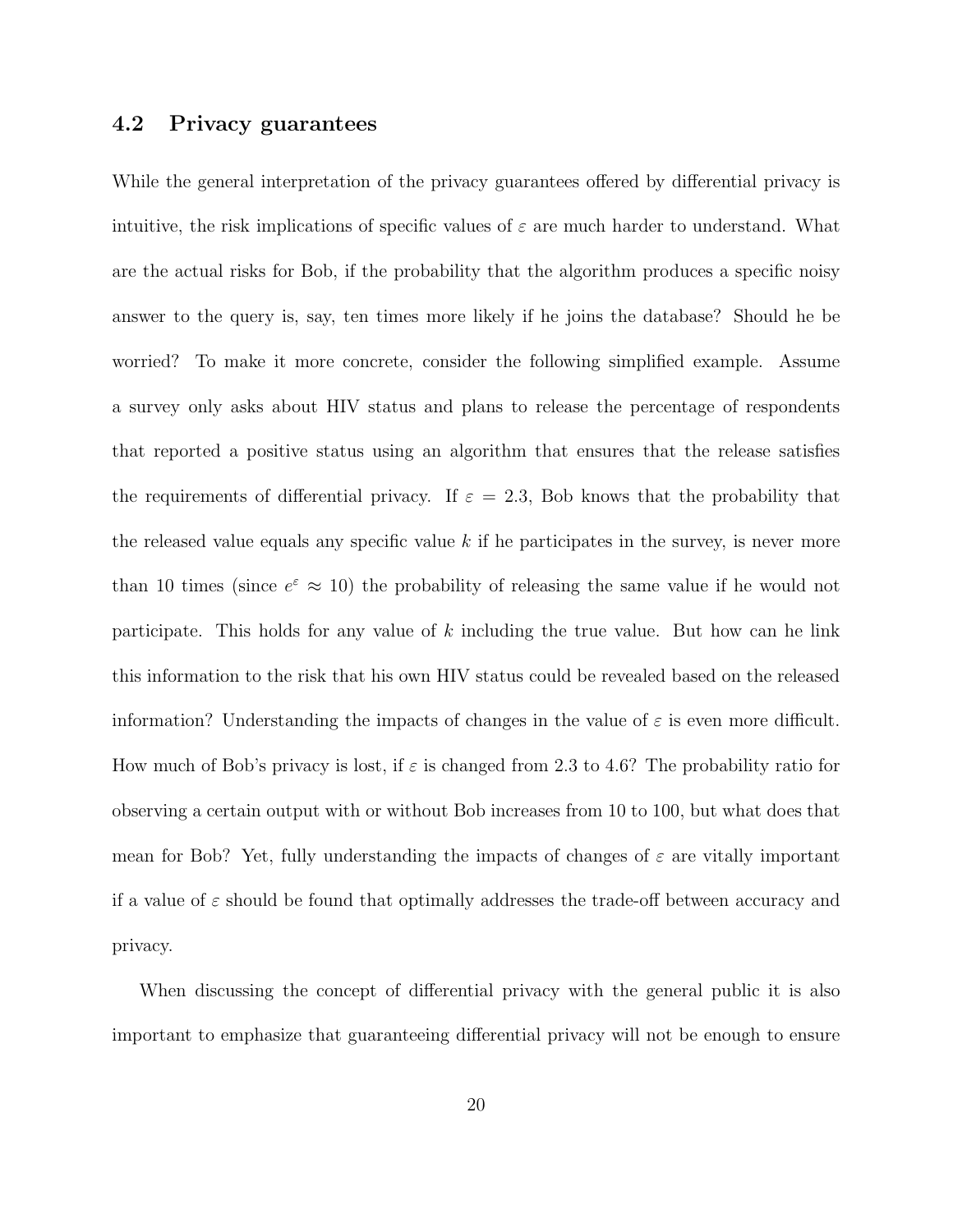that the data are protected. The level of protection will obviously depend on the selected value of  $\varepsilon$  but also on the selected mechanism to achieve differential privacy.

A simplified example will again help to illustrate this point. Assume a database contains five categorical variables, two of them are binary and three of them have three categories. The agency decides to use the geometric mechanism [\(Ghosh](#page-37-3) *et al.*, [2009\)](#page-37-3), which is also the workhorse in the current version of the TopDown mechanism to be used for the decennial Census 2020 (we ignore any hierarchical data structures or postprocessing steps for simplicity). The algorithm consists of three steps. In the first step, all variables are fully cross-classified resulting in a contingency table with up to  $2^2 \cdot 3^3 = 108$  cells (structural zeros, that is, implausible value combinations can be dropped). In the second step, random noise from a two-sided geometric distribution is added independently to each of the cells of the contingency tables. In the final step, the noisy table is turned back into microdata to be released (potentially using some postprocessing to deal with negative counts in the noisy table). The agency decides to set  $\varepsilon = 8.6$  as this is the value used in the only existing differentially private data release – the OntheMap visulization tool of the U.S. Census Bureau. Assuming unbounded differential privacy, this implies that the probability that any particular cell remains unchanged, that is, that a value of zero is added to the true count, is 99.963%. Since noise is added independently to each cell, this implies that with a probability of more than 96.1% the released data would match the original data in every single record (subject to random shuffling of the records). Thus, a potential attacker who recognizes a record based on some of the attribute values can be very confident that the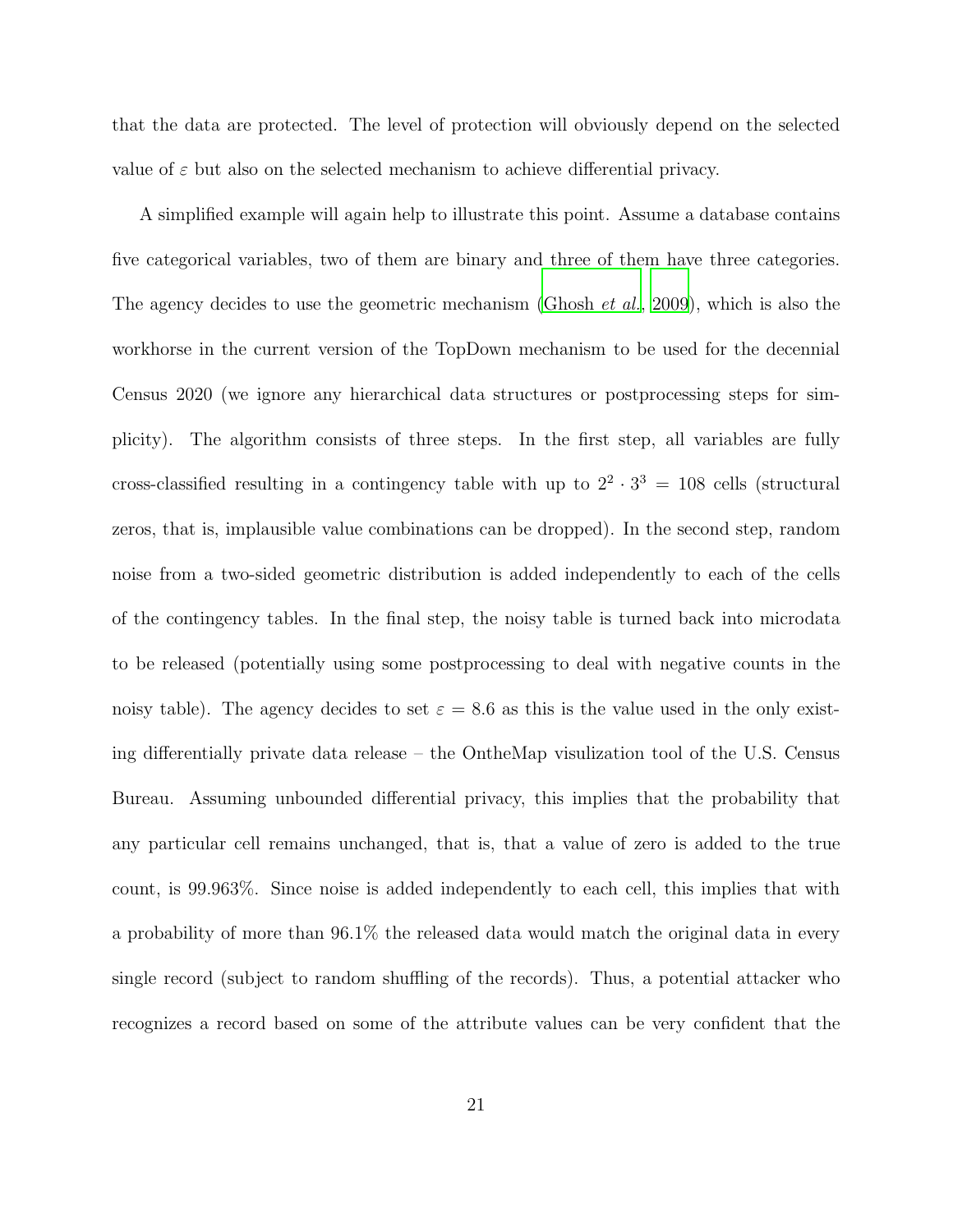remaining, potentially sensitive attributes will still contain the true values for this record. This holds irrespective of how many records the database contains.

To be fair, these probabilities decrease quickly with the number of variables contained in the database, postprocessing steps which are common in practice will further reduce these probabilities, and such large values of  $\varepsilon$  are generally not recommended. The point is that it is important to consider the context and to be aware that differential privacy does not automatically guarantee an acceptable level of protection unless a sufficiently small value of  $\varepsilon$  is selected.

A final point that is important for statistical agencies is the fact that ensuring differential privacy even with very low values of  $\varepsilon$  will not guarantee that the data release does not cause any harm. Consider the scenario, in which the released noisy data reveal that the risk of getting a specific type of cancer is substantially increased in certain geographic areas (even when accounting for the extra uncertainty from noise infusion). As a consequence, some health insurance companies may increase the premium or decide not to offer any insurance for customers living in this area. Obviously, the concept of differential privacy cannot be blamed for this adverse event, since the approach was never meant to protect against such negative outcome. In fact, one of the fundamental underpinnings that motivated the development of differential privacy was the understanding that some information could be revealed from a database about Terry Gross, no matter, if Terry Gross decides to join the database or not and that there is no reasonable way of preventing this from happening [\(Dwork](#page-36-3), [2006](#page-36-3)). However, unless there are regulations that prevent such events, statistical agencies still need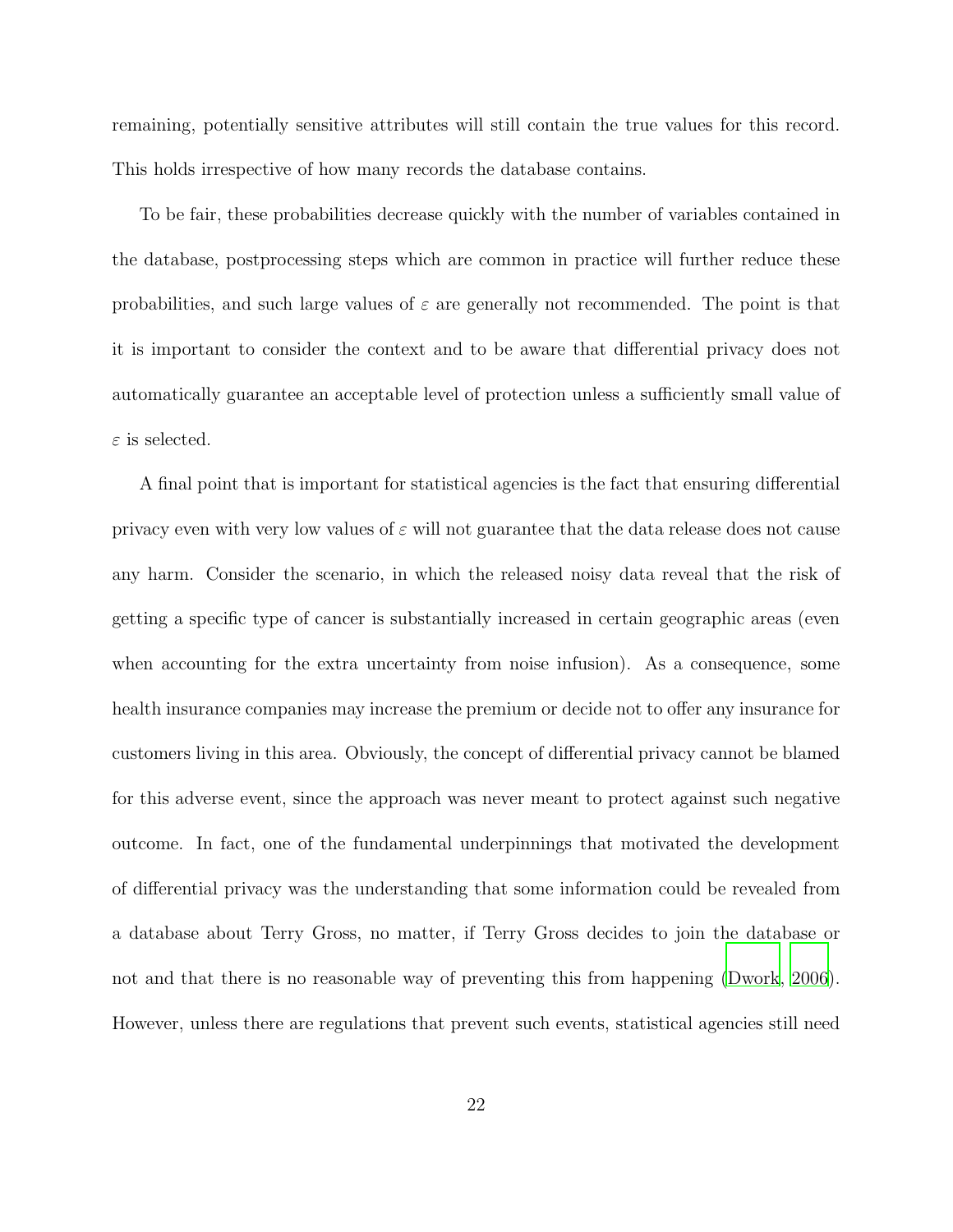to consider the potential harm they could inflict on parts of the society by publicly releasing aggregate statistics from their collected data, even if these statistics fulfill the requirements of differential privacy.

# <span id="page-22-0"></span>5 Differential Privacy in the Survey Context

Most information obtained by statistical agencies is collected through surveys which typically comprise only a small sample from the underlying population of interest. Thus, it will be crucial to understand the impacts of differential privacy for survey data. Some open questions for this context will be discussed in this section.

#### 5.1 Incentives to share the data

In all successful deployments of differential privacy in the industry context, the data providers have strong incentives to share their data, as they will benefit from the services offered by these companies in exchange for the data. Furthermore, the well known privacy paradox that has been confirmed in several independent studies shows that although users express concerns about their privacy, their behaviour does not reflect these concerns [\(Taddicken](#page-39-5), [2014\)](#page-39-5). The desire to use the products seems to outweigh any privacy concerns.

The situation is different in the survey context. Although there are obvious benefits for society from the insights obtained from the collected data, the direct benefits for the survey respondent are less obvious. Although many surveys offer a small monetary compensation for respondents, the offered amounts are low to avoid introducing bias in the collected data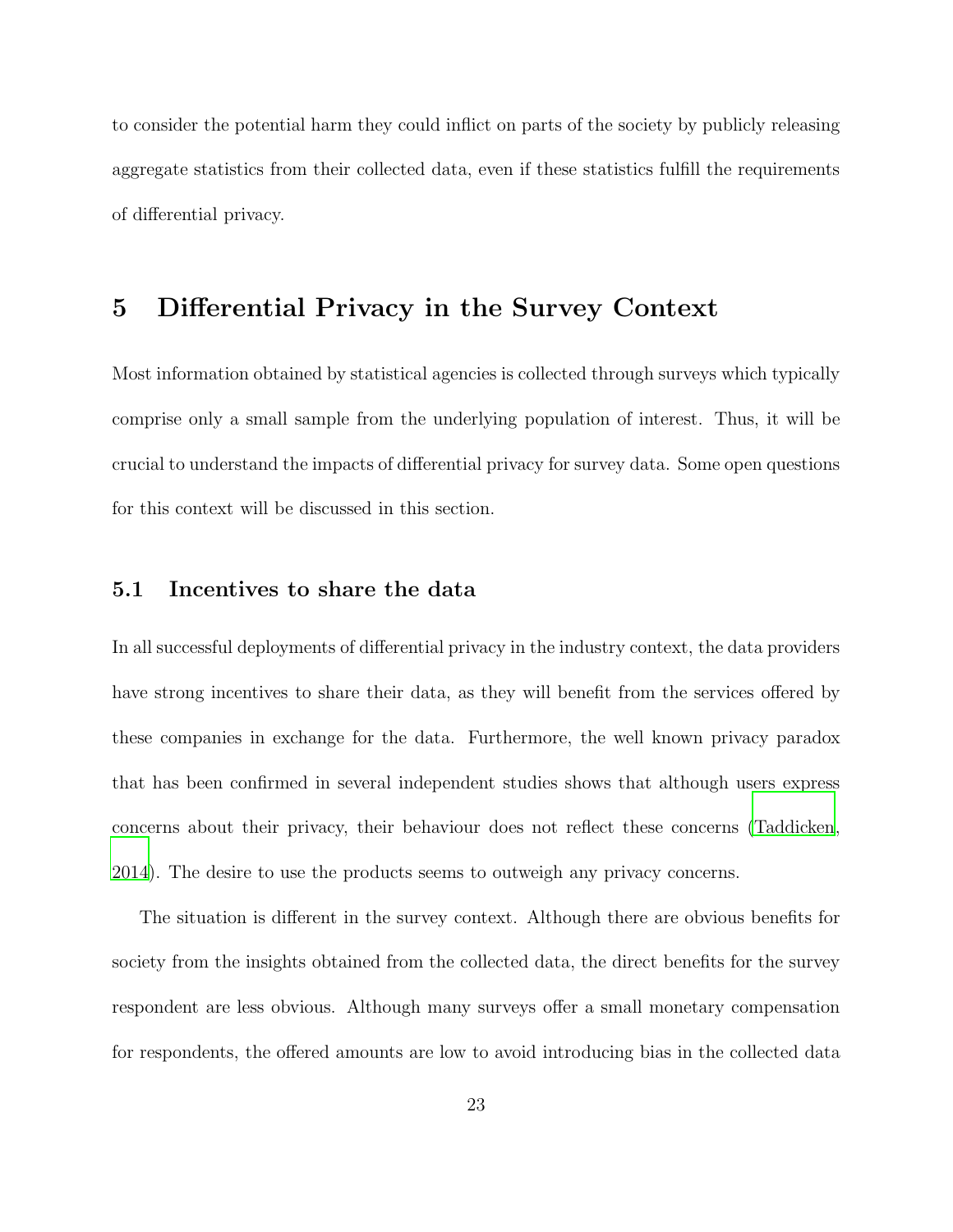because the incentive might work better for some subgroups. As a consequence, statistical agencies are facing constantly increasing nonresponse rates. While response rates above sixty percent were still achievable with carefully mounted surveys in 1997, these rates dropped to  $22\%$  by 2012 according to a study conducted by the PEW Research Center [\(Kohut](#page-37-4) *et al.*, [2012\)](#page-37-4).

At first sight, offering strong formal privacy guarantees to the respondents will improve the quality of the collected data as more respondents might be willing to participate and to respond truthfully, if they know that their confidentiality is guaranteed. However, this only holds if the respondents fully understand and trust the protection mechanisms. Previous experience shows that this is not always the case. Randomized response proposed by [Warner \(1965](#page-39-6)), which coincidentally happens to be the earliest protection mechanism satisfying the requirements of differential privacy, protects answers to sensitive questions by introducing randomness into the response process. In its basic form, the respondent flips a coin and depending on the result of the coin flip either answers the sensitive question or provides an answer to a completely different non-sensitive question. Since only the respondent knows whether the reported answer is the answer to the sensitive or non-sensitive question her sensitive information is protected. However, several studies have shown that introducing the concept of randomized response in a survey does not increase response rates or the likelihood that respondents answer truthfully [\(Edgell](#page-37-5) *et al.*, [1982;](#page-37-5) [Landsheer](#page-38-3) *et al.*, [1999;](#page-38-3) [Coutts and Jann](#page-36-4), [2011](#page-36-4); [Kirchner](#page-37-6), [2015\)](#page-37-6). It seems that respondents do not trust the concept enough to reveal the true answers. See also [Oberski and Kreuter \(2020\)](#page-38-4) for a similar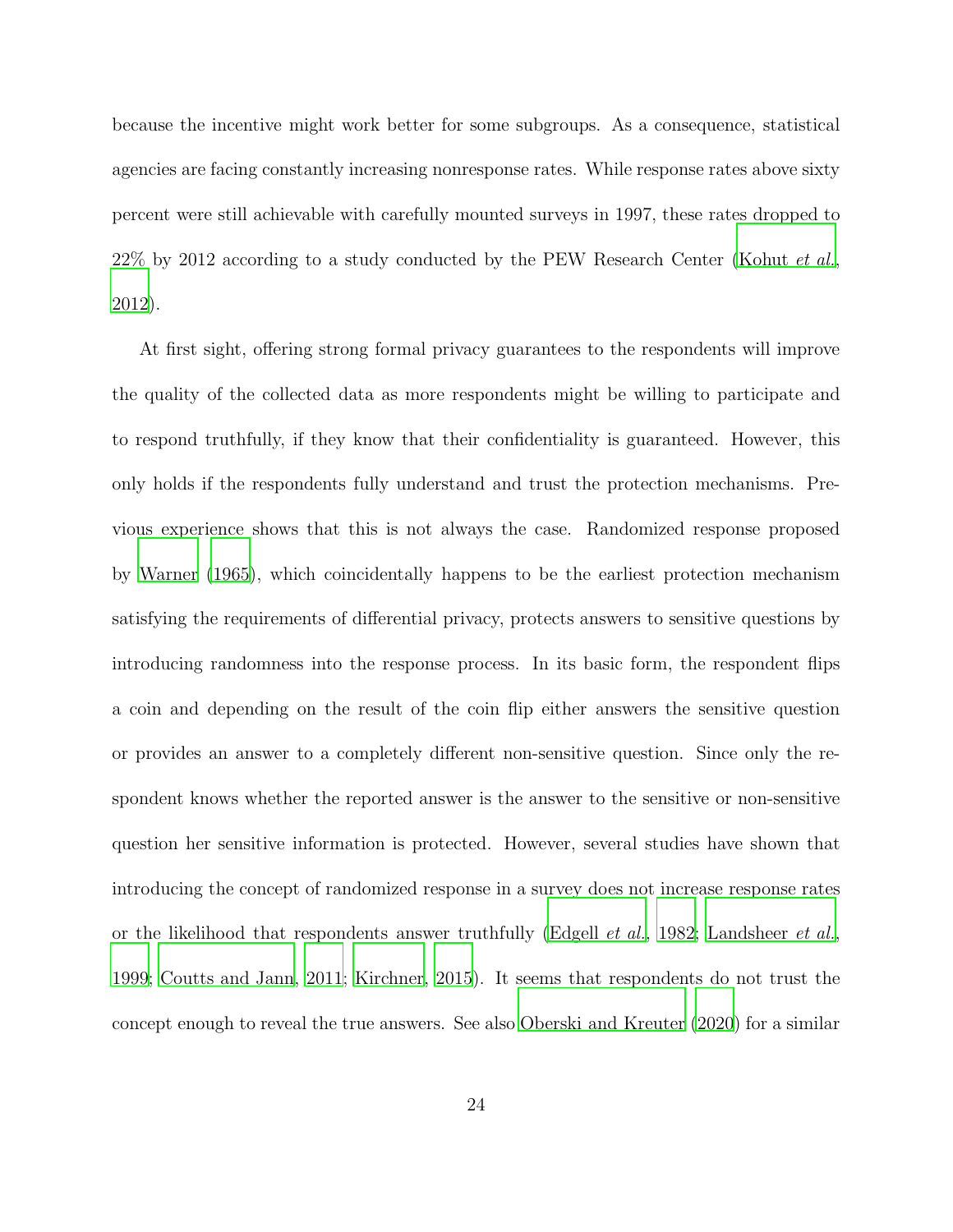argument.

On the other hand, guaranteeing differential privacy can undermine the willingness to participate. Survey institutes often try to motivate potential participants by emphasizing the relevance of the study and the important insights that might be obtained from the collected data. But differential privacy sends a different signal, basically telling the respondent: no matter which information you provide, we will make sure it will be irrelevant for the final findings. The results will be more or less the same even if you do not participate. This message might destroy one of the few remaining incentives for survey participation: the feeling that the time spent answering a long and boring questionnaire is well spent as the provided answers will be an important contribution to help researchers to better understand and potentially improve our society.

#### <span id="page-24-0"></span>5.2 Valid inference

With survey data, the goal is often to make inferences regarding an underlying (finite) population, that is, the results based on the survey data are treated as estimates for the true values in the population. Furthermore, major interest often lies in identifying causal effects. To be able to achieve these goals, it is essential to quantify the uncertainty in the estimates obtained from the survey data and sophisticated methods have been developed in the survey statistics literature to quantify the uncertainty in the obtained estimates accounting for complex sampling designs and nonresponse adjustments (see for example Särndal  $et$   $al$ .  $(2003)$ ).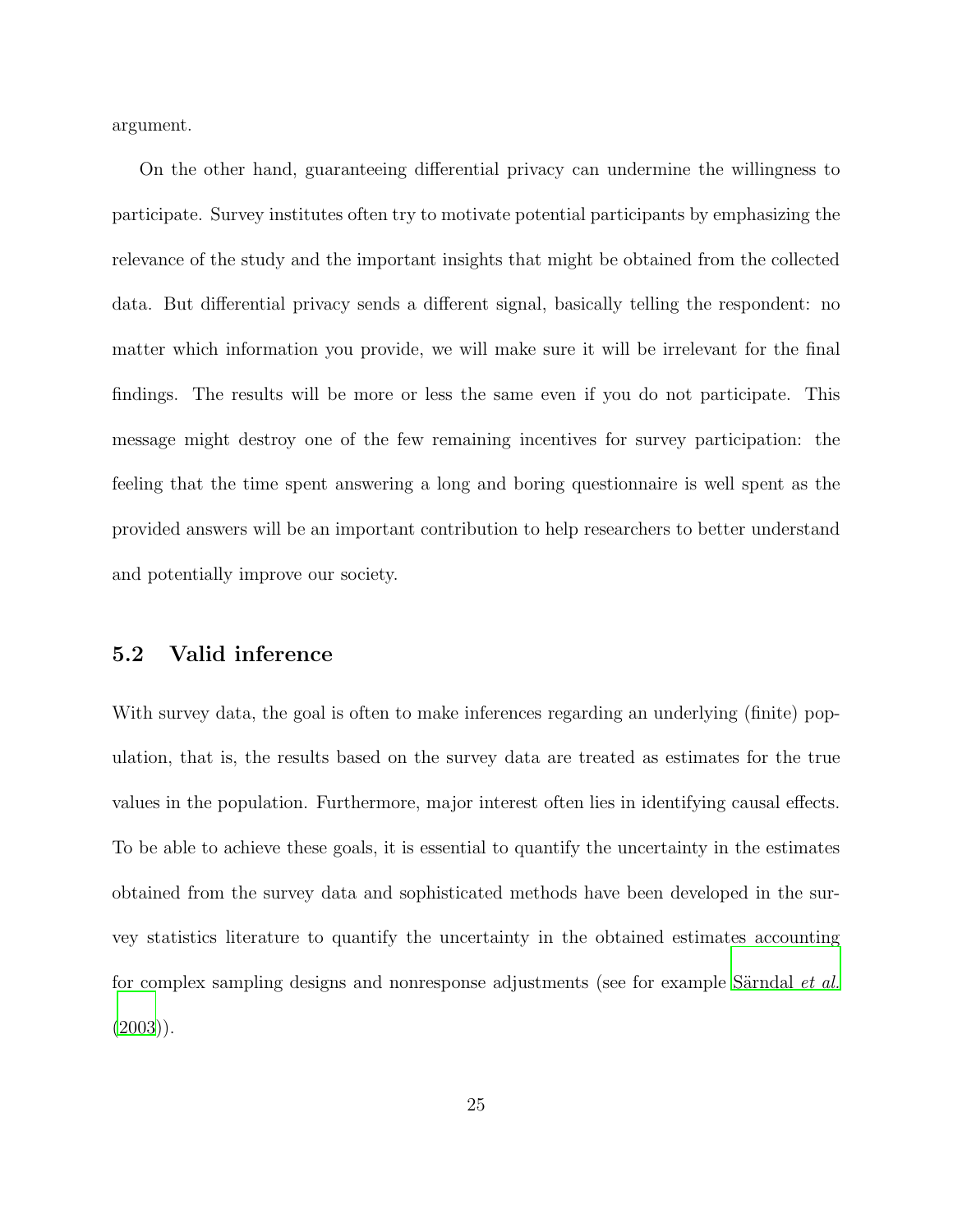A key challenge, which needs to be addressed when dealing with differential privacy for survey data, is how to obtain statistically valid inferences from the protected data, that is, how to take the extra uncertainty from the protection mechanism into account. Research in this area is still limited. While it is straightforward to quantify the extra uncertainty for simple algorithms such as the Laplace mechanism which simply adds noise to the generated output, measuring the uncertainty for more complex algorithms is challenging. Furthermore, some algorithms introduce systematic bias, which is difficult to control for, especially for multivariate statistics. Finally, postprocessing steps, which are typically performed to ensure consistency and to avoid implausible values such as negative cell counts in a frequency table further affect the final estimates in complex ways invalidating potential adjustments even for simple algorithms.

#### 5.3 No Secrecy of the Sample?

Common intuition suggests that sampling offers additional protection for certain types of risks, as a potential attacker does not know whether the target is part of the sample or not. This intuition has been formalized in the differential privacy literature for certain sampling types such as simple random sampling with or without replacement or Poisson sampling [\(Balle](#page-35-4) *et al.*, [2018\)](#page-35-4), showing that these sampling designs can indeed lead to privacy amplification. For example, in a blog post, Adam Smith [\(2009](#page-39-8)) illustrated that given a mechanism offering a privacy guarantee of  $\varepsilon_1$  if run on the entire population and a sampling design based on simple random sampling with replacement with sampling rate  $r$ , the privacy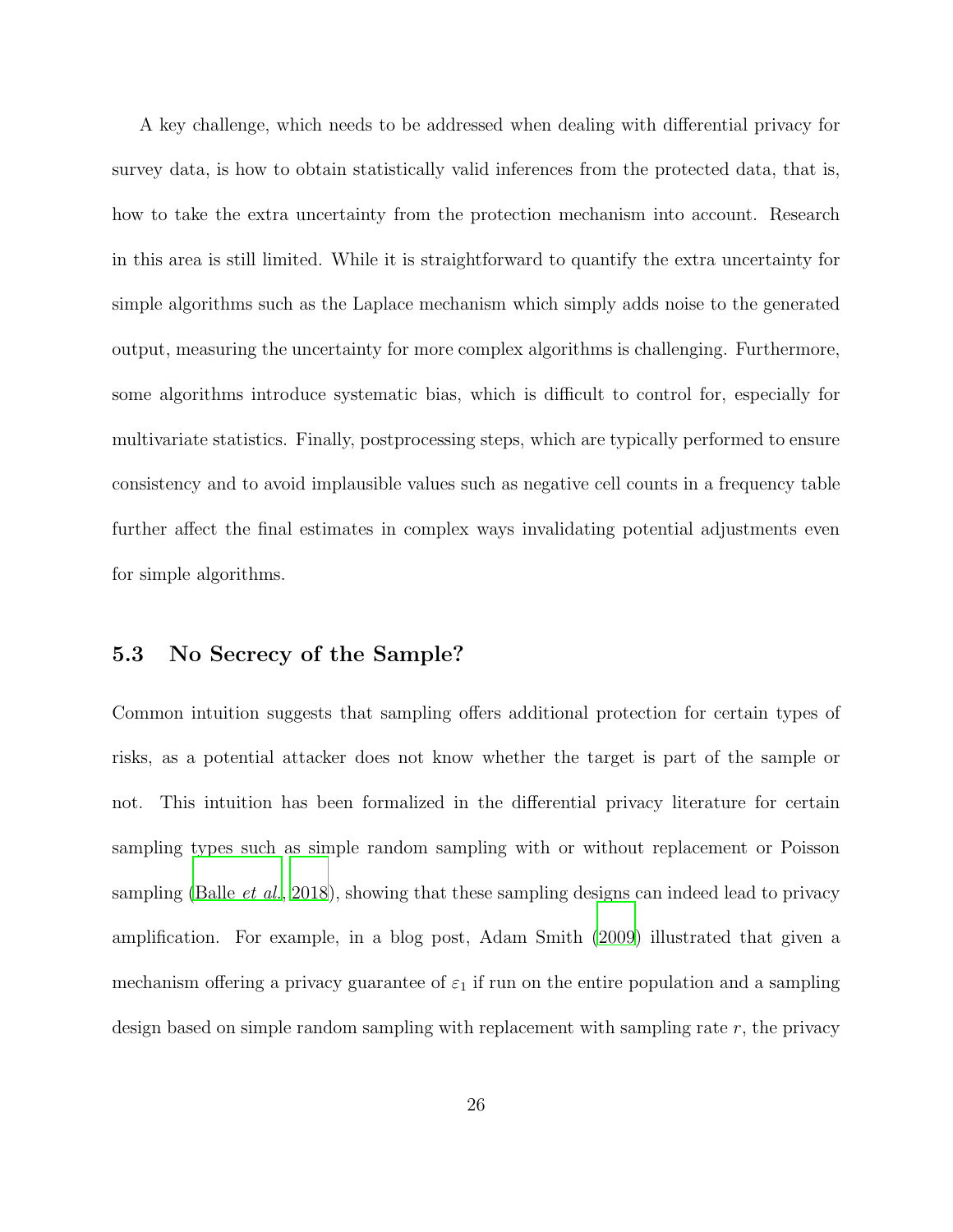guarantee provided by running the mechanism on the sample instead of the population is  $\varepsilon_2 = r \varepsilon_1.$ 

Quantifying the privacy amplification offered through sampling would allow agencies to either report more accurate statistics for a given privacy budget or offer a higher level of data protection to the respondents. However, the sampling designs employed by government agencies are typically far more complex than the ones studied so far. Stratified, cluster, and PPS sampling are commonly applied to improve the efficiency and/or reduce the costs of data collection. Furthermore, the final sample is typically drawn in multiple stages combining different sampling strategies at the various levels.

Initial research indicates that complex sampling designs can actually lead to privacy degradation instead of amplification. Bun *[et al.](#page-36-5)* [\(2020\)](#page-36-5) find that stratified sampling designs can negatively affect the privacy guarantees and amplification will generally be negligible for cluster sampling. However, they also find that privacy amplification can be retained for stratified sampling using proportional allocation, if random rounding is used instead of conventional rounding when determining the final sample sizes in each stratum. Better understanding the impacts of various (multistage) sampling designs on the final privacy guarantees that can be offered is an important area of future research.

#### 5.4 Understanding the impacts of preprocessing

Statistical agencies aim at collecting samples that are representative of the target population and employ various methods to ensure that valid inferences can be obtained regarding the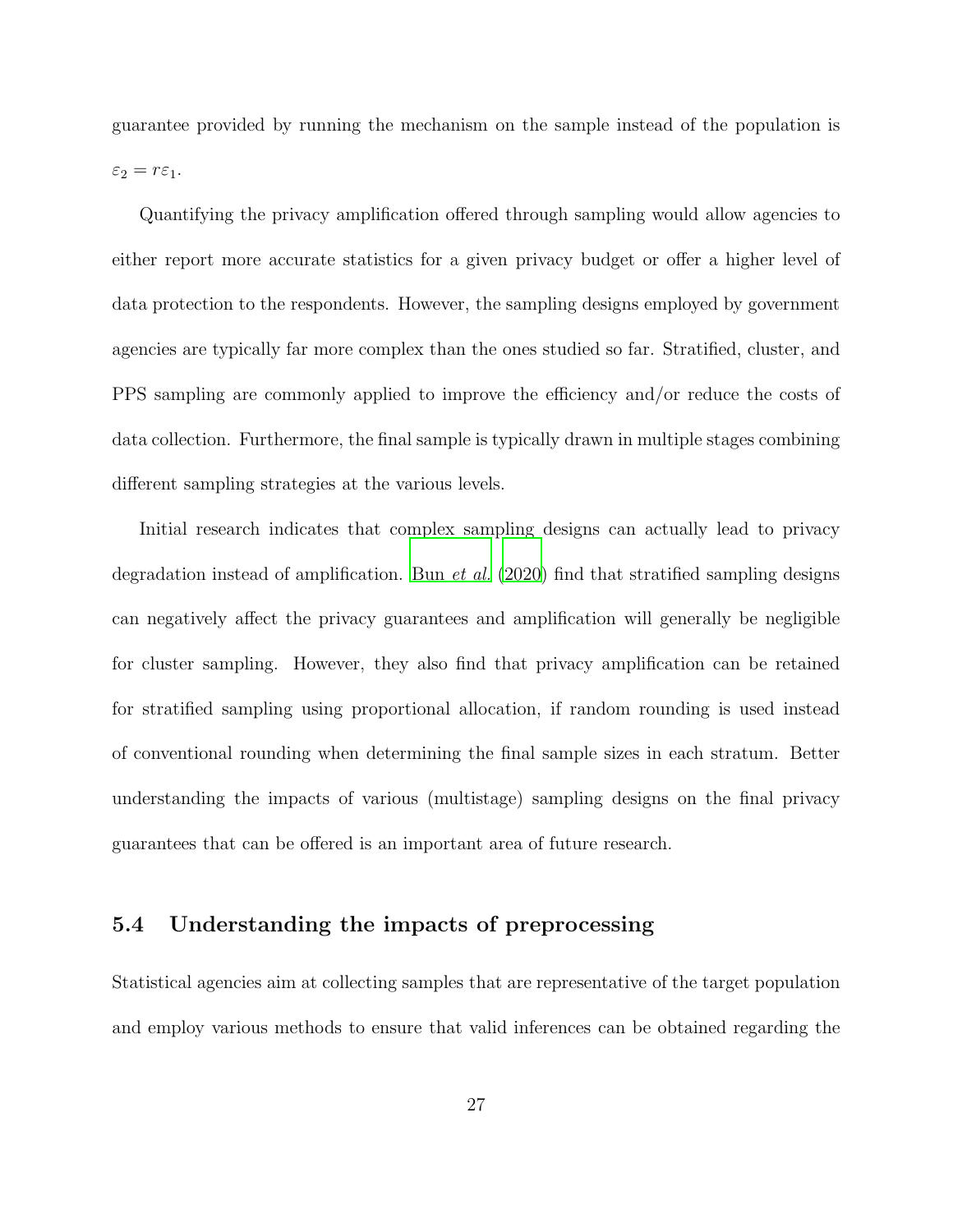population of interest. Before any analyses are run on the collected data, the raw data are also cleaned and updated in several pre-processing steps. Unit nonresponse is usually addressed by adjusting the initial survey weights, item nonresponse is often addressed by imputing missing values, and implausible values are corrected using various editing and imputation procedures. Currently there is limited understanding how the typical data production process affects the privacy guarantees or how the process could be adjusted to satisfy differential privacy.

Assuming the goal is to release differentially private microdata, one key question is whether these pre-processing steps should be carried out before or after generating the protected data. There are some arguments for both approaches. For example, data editing mostly deals with finding and adjusting implausible outliers by establishing so-called editing rules that raise a flag whenever a record violates a rule. Since editing can be seen as a form of clamping or truncation of the raw data, which typically helps to reduce the sensitivity of potential queries to be run on the data, it might actually improve the privacy guarantees provided by privacy-respecting analyses if editing rules would be enforced for the protected data.

Intuitively, having imputed values in the data could also increase the level of privacy, as these values are only estimates for the true values and thus already introduce an extra level of uncertainty. However, all imputation strategies at their core rely on models which are estimated using the observed data, and thus they can increase privacy leakage. The extent to which sensitive information is leaked depends on the imputation strategy used.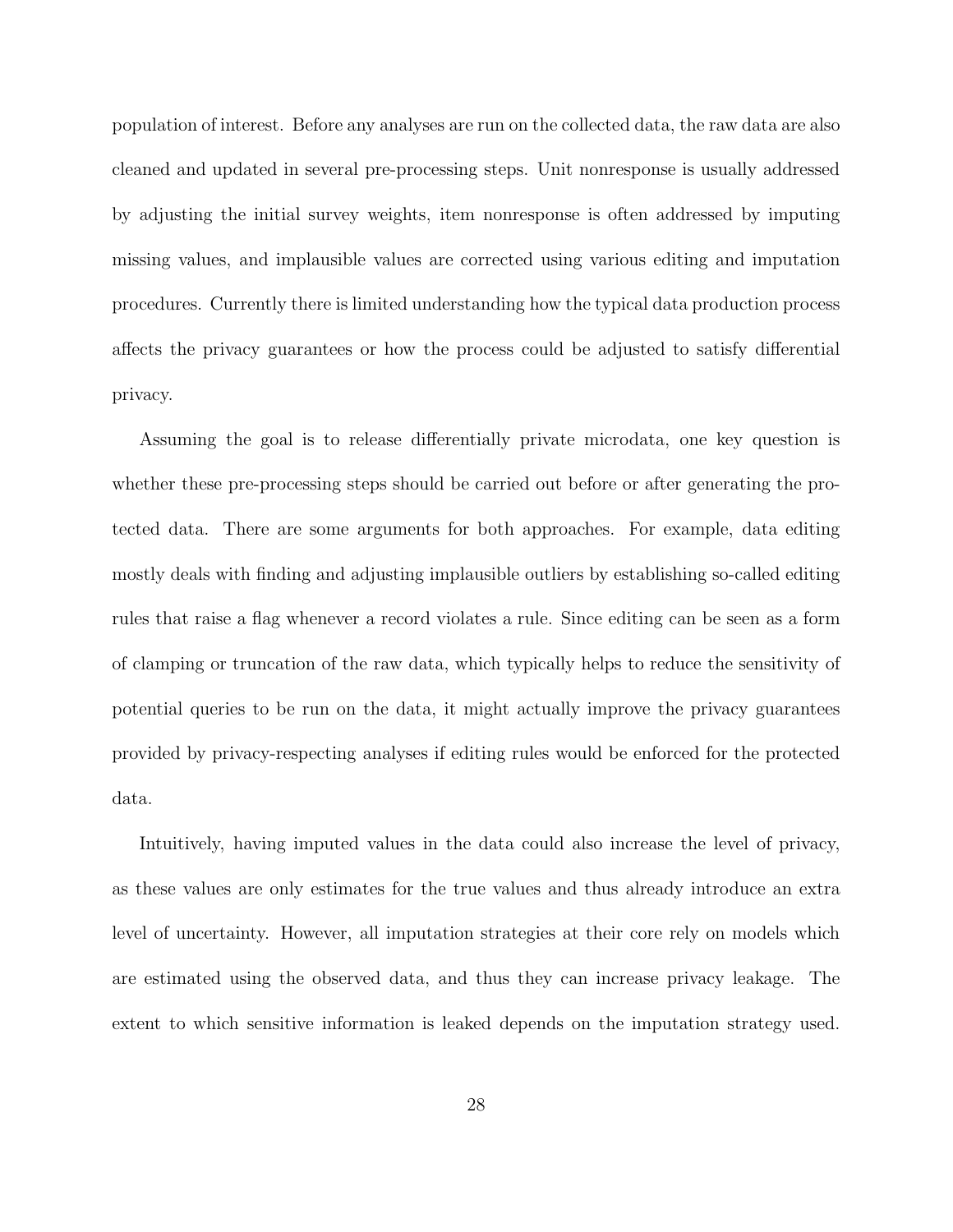For example, early research [\(Clifton](#page-36-6) *et al.*, [2019\)](#page-36-6) found that hot-deck imputation, popular amongst statistical agencies, is problematic since it imputes missing values by transferring the values of similar records that are fully observed (and is thus highly sensitive to changes in the data). This would be an argument to start by generating differentially private data first and then impute based on the generated data. As differential privacy is immune to post-processing, the imputation routines would not require any extra privacy budget as long as they only rely on the differentially private data. However, this rises the question how to deal with missing values in the data when enforcing differential privacy.

Similar questions arise for the weighting adjustments that are commonly applied to control for unit nonresponse and other deficiencies such as undercoverage in the sampling frame. If unit-nonresponse adjustments and calibration techniques, which ensure that the weighted survey estimates exactly match certain values that are known for the population, are used prior to protecting the data, it will be important to understand, how these procedures affect the sensitivity of the data. If the data are protected first, this would require additionally protecting all the information beyond the survey data which is used for the weighting adjustments. For nonresponse weighting this would include the design variables from the sampling frame, for calibration this would imply that only noisy benchmarks from the population could be used. Adopting this strategy raises challenging questions how to account for these extra measures when trying to make inferences regarding the population of interest.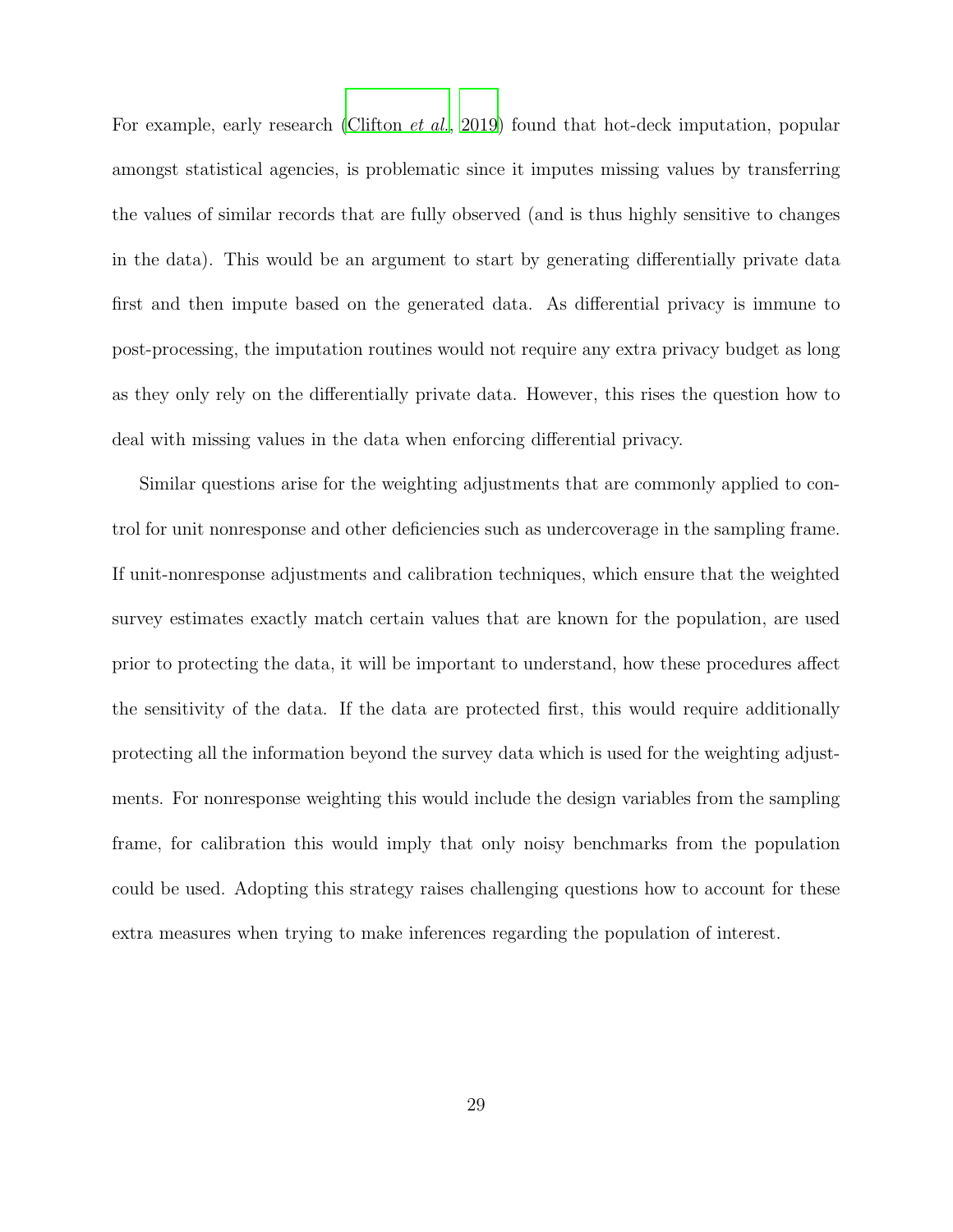# <span id="page-29-0"></span>6 Setting the value of  $\varepsilon$

Deciding which value to use for the privacy parameter  $\varepsilon$  is arguably the most difficult decision in any deployment of differential privacy in practice. Partly because of the difficulties of understanding the implications of different values of  $\varepsilon$  for privacy and accuracy as discussed in Section [4,](#page-17-0) but also because the optimal value is inherently a social choice: how much privacy am I willing to give up in change for more accurate results? But there are several aspects, which make finding the optimal value for  $\varepsilon$  specifically challenging for government agencies.

#### 6.1 Government agencies often act as intermediates

From an economic perspective, the industry setting involves two parties with relatively simple utility functions. The data provider will aim at minimizing the amount of privacy leakage while still getting the service offered by the company. The data recipient will try to maximize the privacy leakage to get more accurate data, while ensuring the data provider is still willing to participate. Leaving aside all the challenges in understanding  $\varepsilon$ , information asymmetries, and the privacy paradox, economic theory tells us that this should lead to a market equilibrium at the optimal value of  $\varepsilon$ .

The situation is more complex in the government context, since the data collecting agencies are often not the end-users of the collected data. For example, data collected by national statistical agencies such as the U.S. Census Bureau are used by various stakeholders, including politicians, journalists, and social scientists. The agencies not only face the dilemma that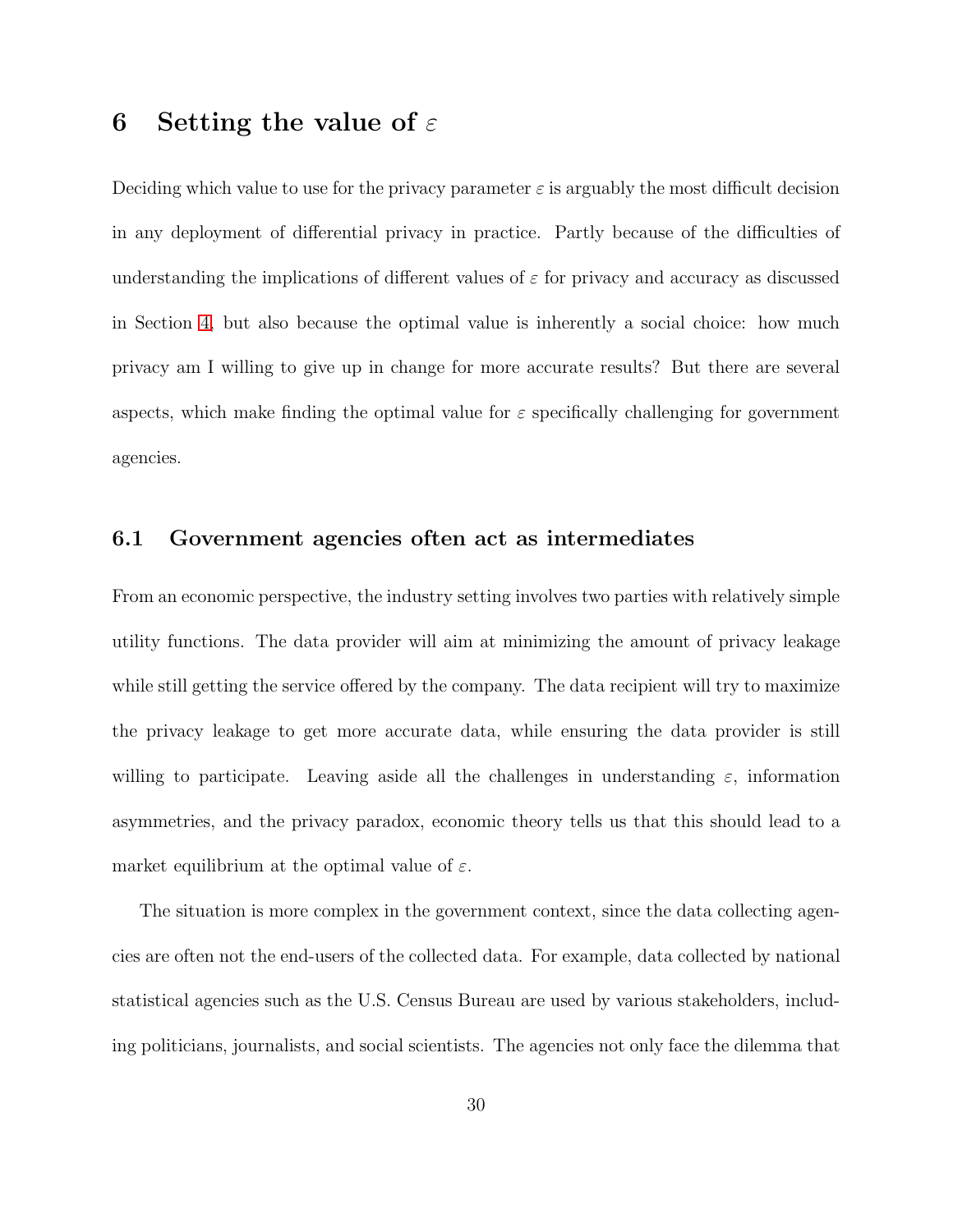they need to anticipate the utility functions of all these stakeholders, the utility functions will likely also vary considerably between the stakeholders. Furthermore, as discussed above, the agency cannot anticipate all the future analyses that users will be interested in, making it impossible to evaluate the impacts on accuracy. In a worst case scenario, the agency will settle on a value of  $\varepsilon$  that data providers consider insufficient to protect the data while the potential users of the data are no longer willing to work with the data as they feel that too much accuracy has been compromised.

#### 6.2 Low values of  $\varepsilon$  potentially harmful for the data provider

Another aspect makes finding the optimal value for  $\varepsilon$  more challenging in the government context. Once the data have been shared, the only party benefitting from the data in the industry context, is the company. Further usage of the data will typically only have negative effects for the data provider, for example if the company sells the data to a data broker. Thus, the primary goal of the provider will always be to keep the privacy leakage as small as possible.

This could be different in the government context where data with low accuracy might be at least as harmful as data with low levels of privacy. To illustrate, we can look at the results of the test run of the TopDown algorithm of the U.S. Census Bureau on the Decennial Census 2010. As illustrated in a New York Times article by [Wezerek and](#page-40-0) Van Ripper [\(2020](#page-40-0)), the version of the algorithm used in the test run introduced a systematic downward bias in the counts of Native Americans on reservations. Since according to the Census, the counts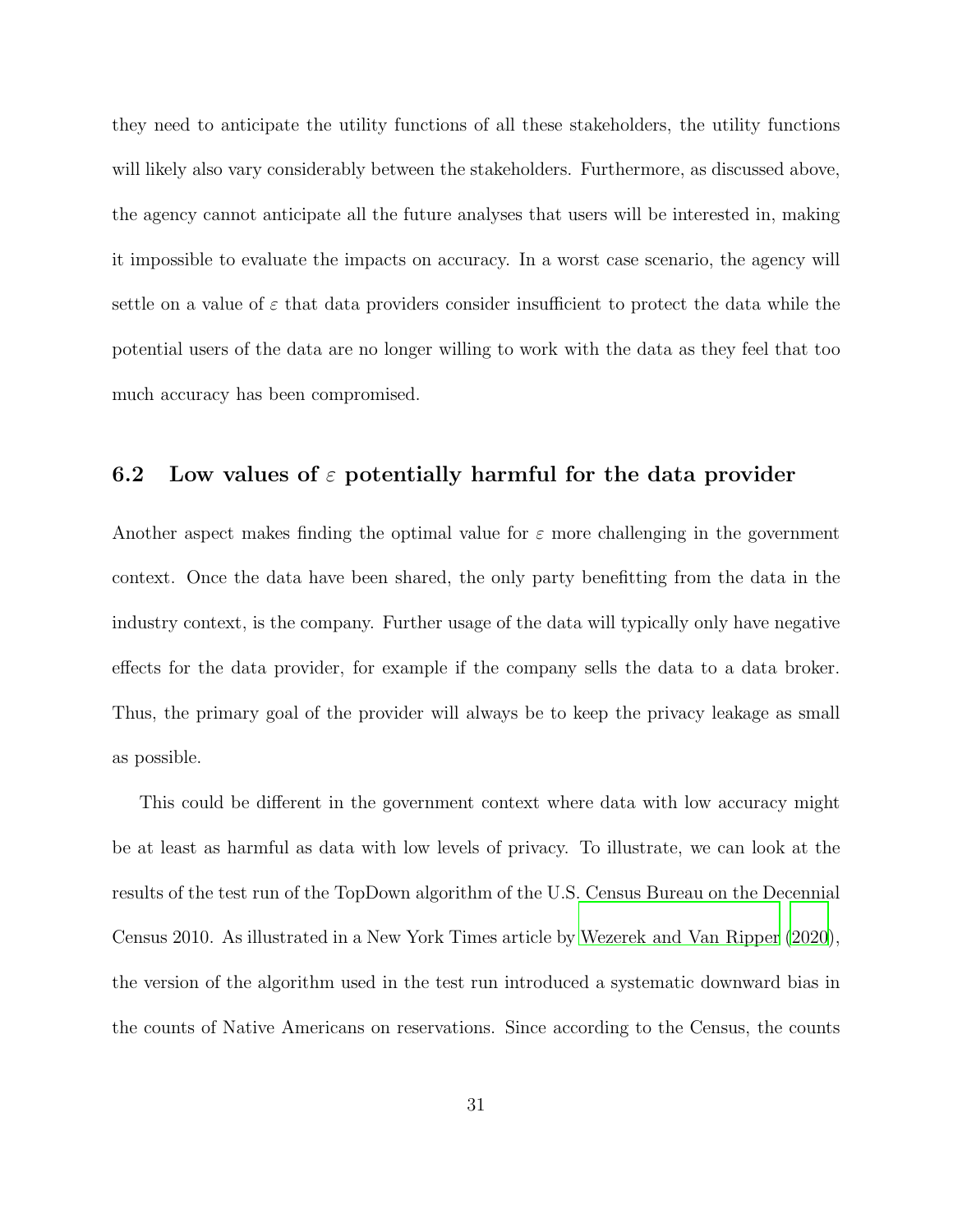from the next decennial Census will be used "to inform the allocation of hundreds of billions in federal funding" [\(U.S. Census Bureau](#page-39-9), [2020\)](#page-39-9), it is obvious that any underestimation in the counts will have direct negative impacts for the subjects involved. The problem has been fixed in the TopDown algorithm in the meantime, but this example illustrates that the utility function of the data provider is far more complex as low levels of accuracy will also affect their utility. Arguably, considering the scenario described above, there will likely be data providers that would prefer giving up most of their privacy, if they would otherwise risk receiving less government funding. Obviously, similar situations would arise in other scenarios, for example, if government money is spent on health care measures based on differentially private findings from a survey or poverty rates are computed using differentially private data.

#### 6.3 The optimal value for the society

Finding the optimal value of  $\varepsilon$  is difficult for various reasons. Obviously, different respondents will have different views on privacy. For example, healthy respondents will typically be much less concerned regarding questions about their health status than respondents suffering from a rare disease. But how do we aggregate across these individual preferences to find the optimal value for the society? Would it be ethically defendable, if the released data would still be accurate enough to allow health care insurances to better target their premiums? There might be a benefit for the majority of respondents as their premiums would decrease, but some respondents might have to pay the price of loosing their insurance. Thus, simply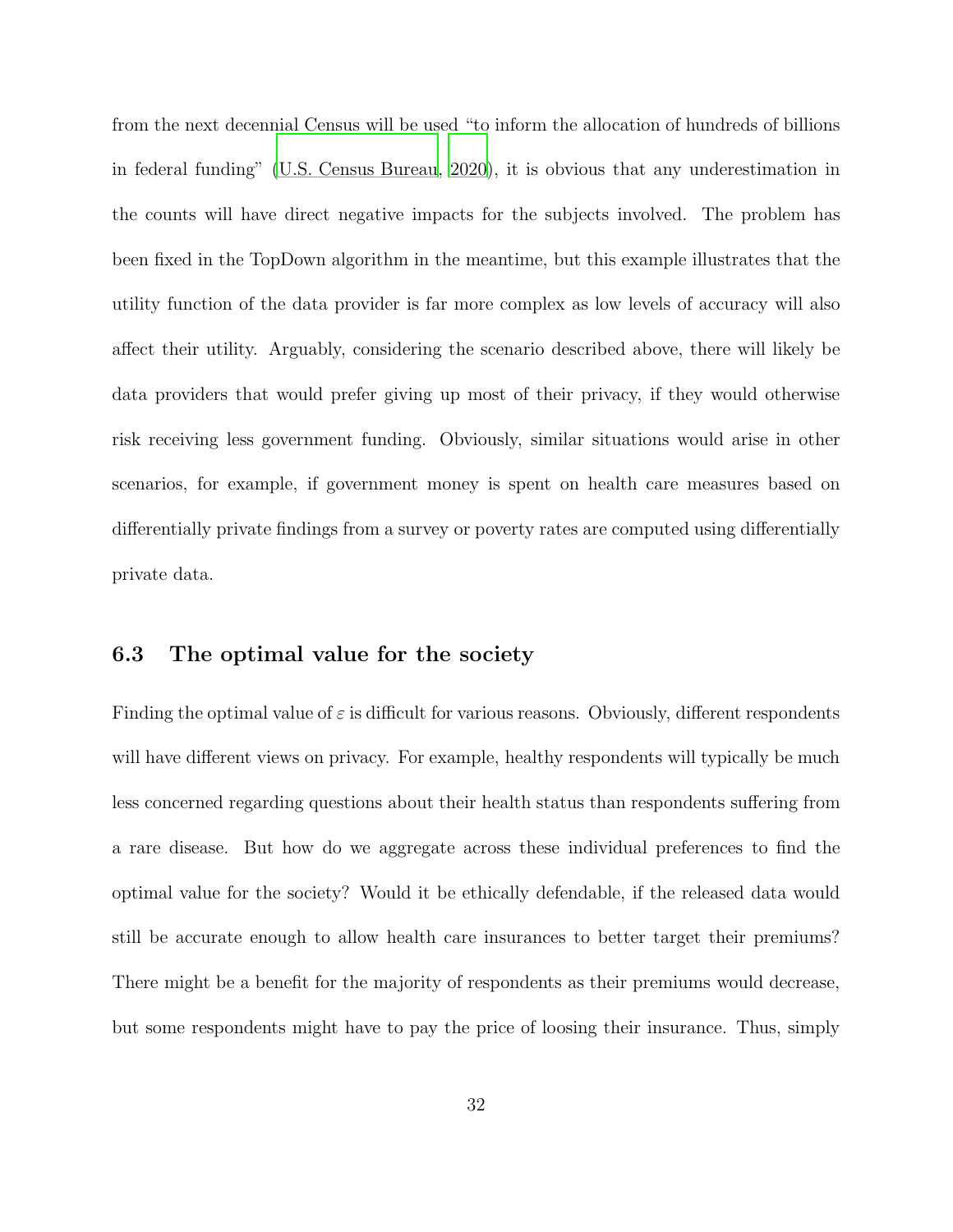maximizing the utility across respondents would not be an option. The problem is magnified by the fact that deciding not to participate in the survey will not save the respondent from these types of negative consequences.

# 7 The Road Forward

Despite its critical tone, this article should not be read as a general critique of differential privacy nor should it imply by any means that the concept is generally not suitable for the government context. Being able to offer formal privacy guarantees would be a major leap forward regarding how statistical agencies value the privacy of their respondents and the reconstruction attacks conducted by the U.S. Census Bureau on some of their own previously released data products [\(Abowd, 2019\)](#page-35-5) clearly illustrated that the protection methods that are still popular among statistical agencies around the world are no longer sufficient to adequately protect the data.

The aim of the article is to raise the awareness that adopting the concept of differential privacy at government agencies raises many challenges and questions that did not have to be addressed in previous deployments. The hope is to stimulate interdisciplinary research to address these challenges. To be fair, some challenges cannot be solved easily. It will always be true, for example, that the size of the database will be relatively small in the survey context. However, the increasing popularity of administrative records and found data for statistical purposes might mitigate some of these problems. Besides, little attention has been given so far to the performance of algorithms if run on small samples. Substantial gains in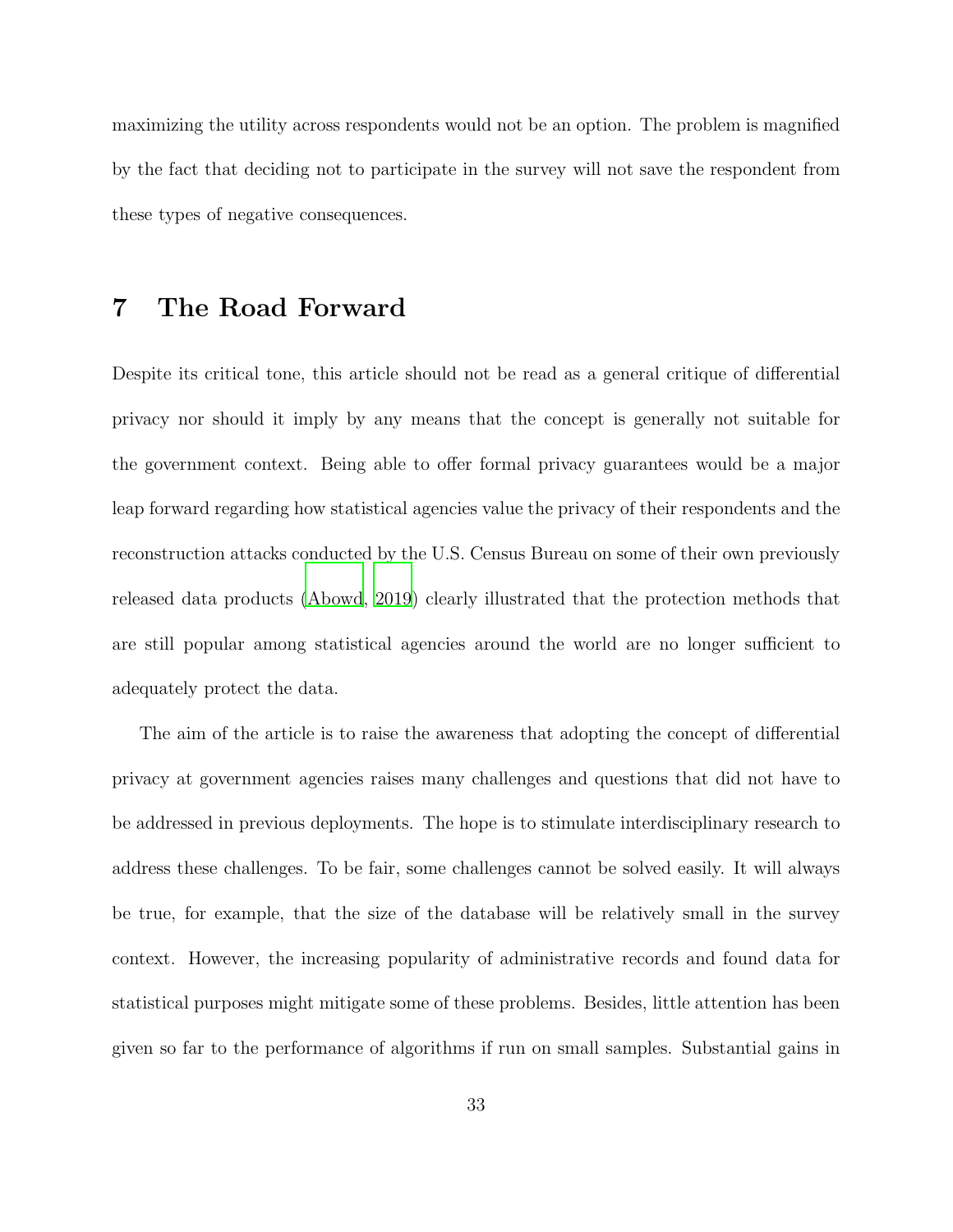terms of accuracy might still be possible in practice if the focus will shift to developing optimal algorithms for fixed sample sizes.

Other challenges can be addressed by increased collaborations between disciplines. Up to date the vast majority of papers published on differential privacy have been authored by Computer Scientists. Since topics such as statistical inference, complex sampling designs, or nonresponse adjustment typically only play a minor role in this field, it is not surprising that research in this area has been limited so far. While some papers have appeared in recent years that also look at the problem from a statistical perspective (see, for example, Wasserman and Zhou  $(2010)$ ; Awan and Slavković  $(2020)$ ; [Karwa](#page-37-7) et al.  $(2016)$  $(2016)$ ; [Bowen](#page-36-7) et al. [\(2020\)](#page-36-7)), more collaborations between Computer Scientists and Statisticians–especially Survey Statisticians–would certainly help address many of the questions raised in Section [5](#page-22-0) of the paper.

Finally, collaborations need to be expanded further when trying to identify the value of  $\varepsilon$  that is optimal for the society. Economists, Social Scientists, Psychologists, experts on Data Ethics, and Survey Methodologists could all make invaluable contributions to better understand individual feelings about privacy, identify models that accurately describe the social welfare function as discussed in [Abowd \(2019\)](#page-35-5), understand social behaviour in response to threats to privacy, etc. The successful collaborations between Computer Scientists and Legal Experts to study the legal implications of differential privacy [\(Altman](#page-35-7) et al., [2015;](#page-35-7) [Nissim](#page-38-5) et al., [2017;](#page-38-5) [Nissim and Wood](#page-38-6), [2018\)](#page-38-6) already illustrate the knowledge gains possible from such collaborations.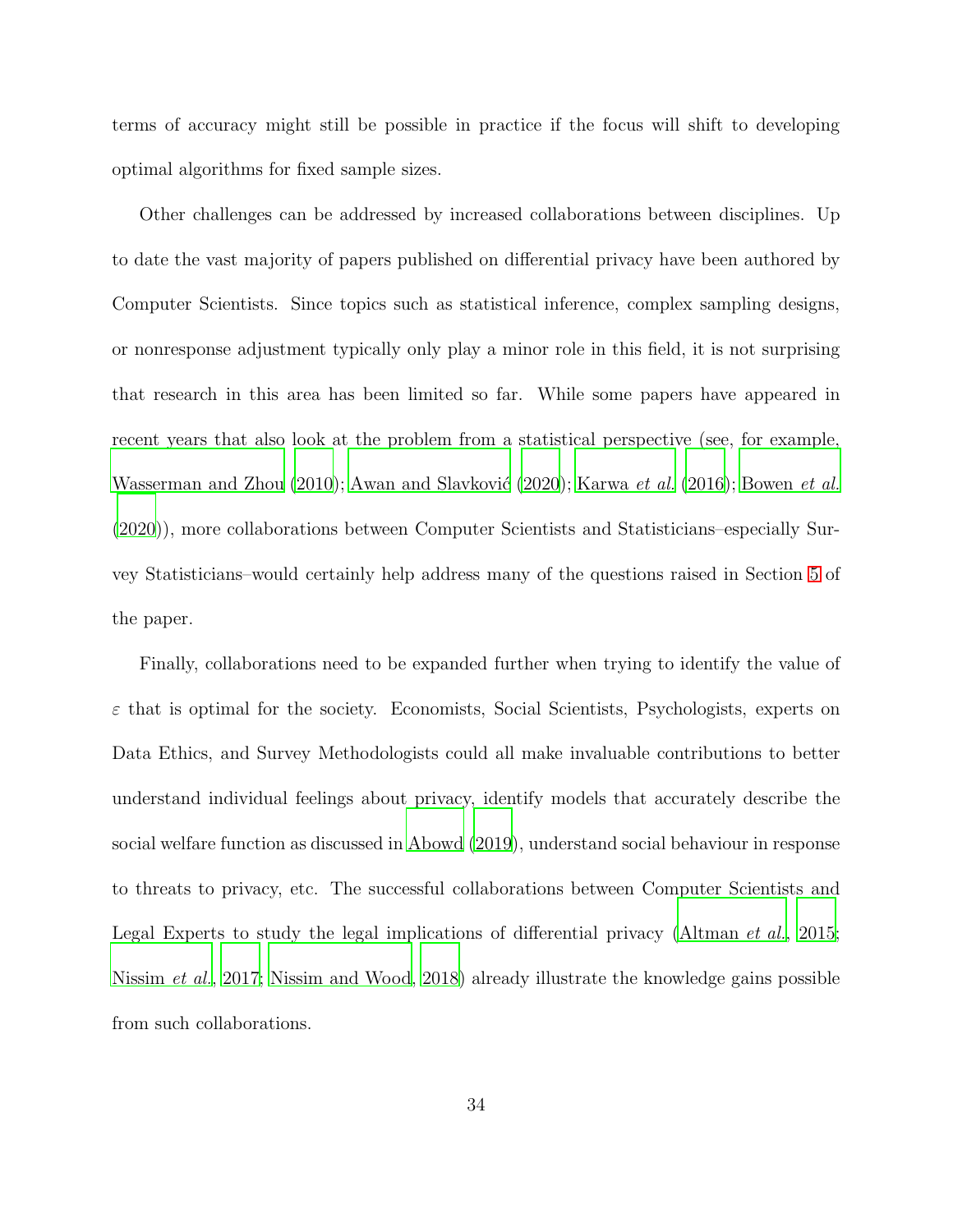Differential privacy is currently at a critical transition stage, moving from a very attractive but purely theoretical concept to becoming the quasi-standard that serves as a benchmark for any research on data privacy (for the good or the bad it is almost impossible these days to publish any research that does not meet the requirements of differential privacy without detailed explanations, why differentially private methods were not considered to address the problem). Whether the concept will also be adopted in practice for the data dissemination strategies of government agencies will depend on finding answers and solutions to the questions and challenges raised in this article. The theoretical properties of differential privacy have been studied extensively over the last decade. Now is the time to better understand the implications of adopting the idea in practice and this will require joint efforts from various disciplines as many of the problems arising in practice are clearly outside the realm of theoretical computer science.

# References

- <span id="page-34-1"></span>Abadi, M., Chu, A., Goodfellow, I., McMahan, H. B., Mironov, I., Talwar, K., and Zhang, L. (2016). Deep learning with differential privacy. In Proceedings of the 2016 ACM SIGSAC Conference on Computer and Communications Security, 308–318.
- <span id="page-34-0"></span>Abowd, J. M. (2018). The US Census Bureau adopts differential privacy. In *Proceedings* of the 24th ACM SIGKDD International Conference on Knowledge Discovery & Data Mining, 2867–2867.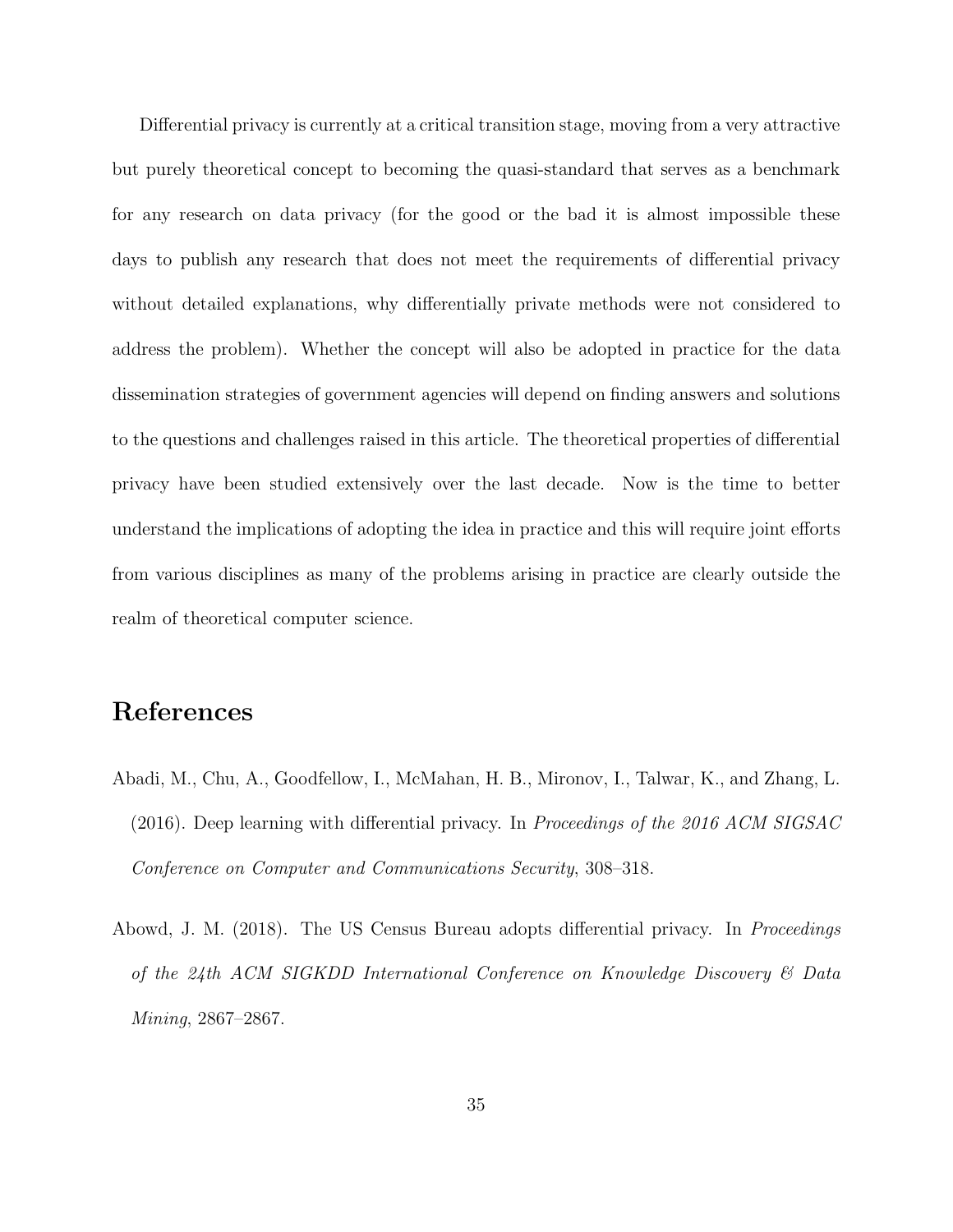<span id="page-35-5"></span>Abowd, J. M. (2019). Staring down the database reconstruction theorem.

- <span id="page-35-0"></span>Alabi, D., McMillan, A., Sarathy, J., Smith, A., and Vadhan, S. (2020). Differentially private simple linear regression. *arXiv preprint arXiv:2007.05157*.
- <span id="page-35-7"></span>Altman, M., Wood, A., O'Brien, D. R., Vadhan, S., and Gasser, U. (2015). Towards a modern approach to privacy-aware government data releases. *Berkeley Technology Law* Journal 30, 3, 1967–2072.
- <span id="page-35-1"></span>Apple's Differential Privacy Team (2017). Learning with privacy at scale. Apple Machine Learning Journal 1, 8.
- <span id="page-35-6"></span>Awan, J. and Slavković, A. (2020). Structure and sensitivity in differential privacy: Comparing k-norm mechanisms. Journal of the American Statistical Association , (online first), 1–56.
- <span id="page-35-2"></span>Bailie, J. and Chien, C.-H. (2019). Abs perturbation methodology through the lens of differential privacy.
- <span id="page-35-4"></span>Balle, B., Barthe, G., and Gaboardi, M. (2018). Privacy amplification by subsampling: Tight analyses via couplings and divergences. In Advances in Neural Information Processing Systems 31: Annual Conference on Neural Information Processing Systems 2018, NeurIPS 2018, 3-8 December 2018, Montréal, Canada, 6280–6290.
- <span id="page-35-3"></span>Bambauer, J., Muralidhar, K., and Sarathy, R. (2013). Fool's gold: an illustrated critique of differential privacy. *Vand. J. Ent.* & Tech. L.  $16$ , 701.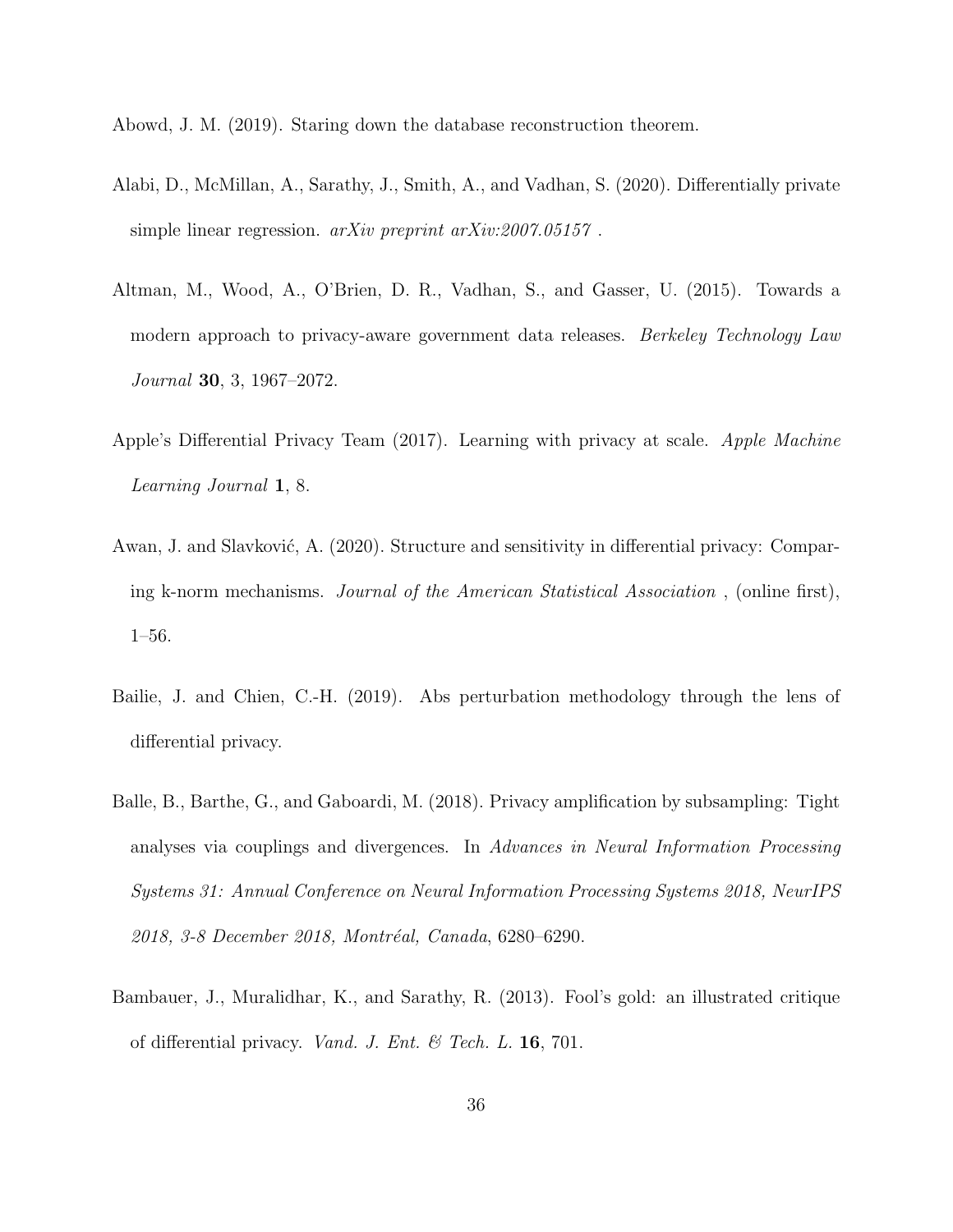- <span id="page-36-7"></span>Bowen, C. M., Liu, F., et al. (2020). Comparative study of differentially private data synthesis methods. Statistical Science 35, 2, 280-307.
- <span id="page-36-5"></span>Bun, M., Drechsler, J., Gaboardi, M., and McMillan, A. (2020). Controlling privacy loss in survey sampling. *arXiv preprint arXiv:2007.12674*.
- <span id="page-36-6"></span>Clifton, C., Hanson, Eric, J., Merrill, K., and Merrill, S. (2019). Smooth sensitivity for k-nearest neighbor imputation.
- <span id="page-36-4"></span>Coutts, E. and Jann, B. (2011). Sensitive questions in online surveys: Experimental results for the randomized response technique (rrt) and the unmatched count technique (uct). Sociological Methods & Research 40, 1, 169-193.
- <span id="page-36-1"></span>Ding, B., Kulkarni, J., and Yekhanin, S. (2017). Collecting telemetry data privately. In Advances in Neural Information Processing Systems, 3571–3580.
- <span id="page-36-3"></span>Dwork, C. (2006). Differential privacy. In Proceedings of the 33rd International Colloquium on Automata, Languages and Programming (ICALP), 1–12. Springer, Berlin.
- <span id="page-36-0"></span>Dwork, C., Mcsherry, F., Nissim, K., and Smith, A. (2006). Calibrating noise to sensitivity in private data analysis. In Proceedings of the 3rd Theory of Cryptography Conference, 265–284.
- <span id="page-36-2"></span>Dwork, C., Roth, A., *et al.* (2014). The algorithmic foundations of differential privacy. Foundations and Trends in Theoretical Computer Science 9, 3-4, 211–407.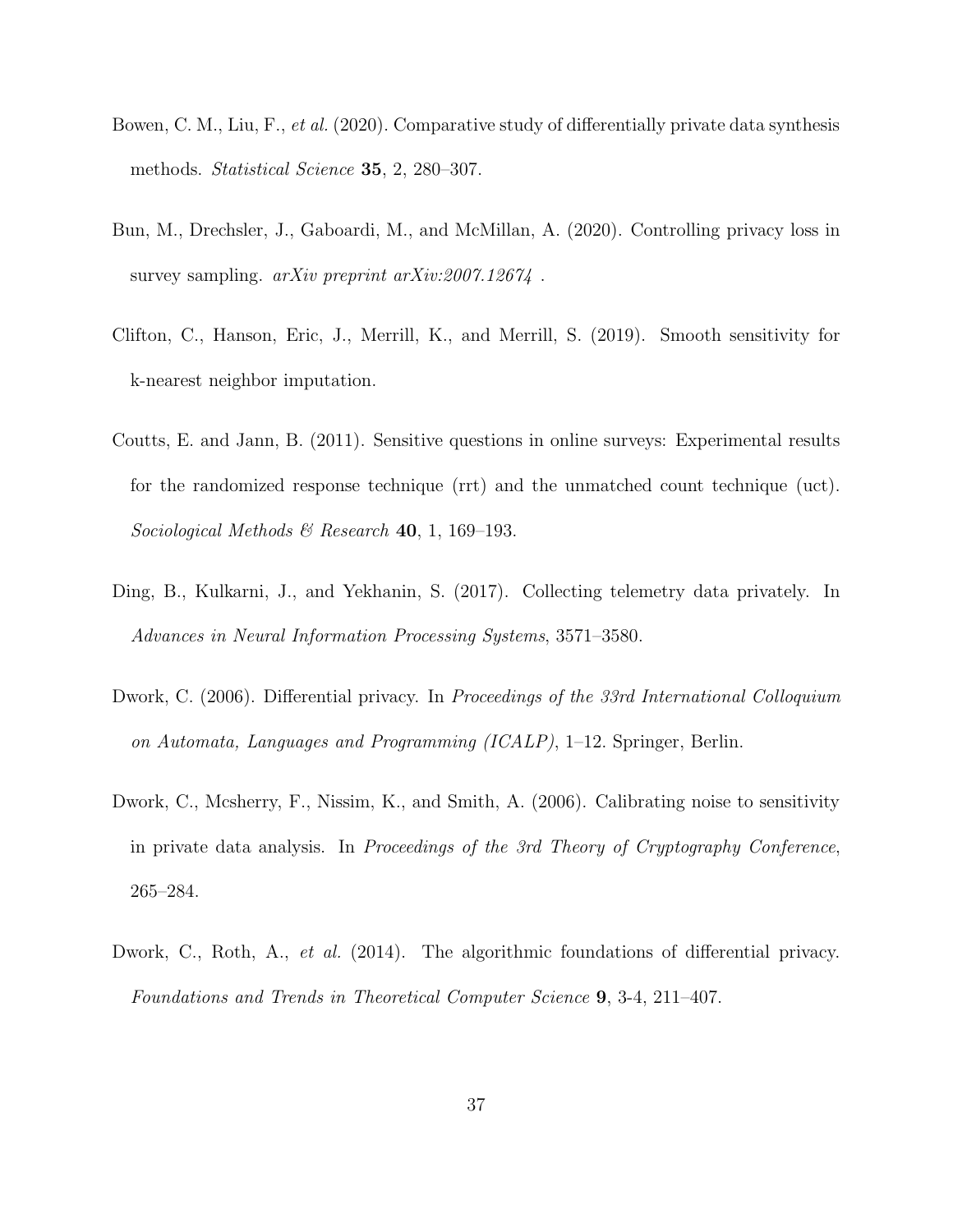- <span id="page-37-5"></span>Edgell, S. E., Himmelfarb, S., and Duchan, K. L. (1982). Validity of forced responses in a randomized response model. Sociological Methods & Research 11, 1, 89–100.
- <span id="page-37-0"></span>Erlingsson,  $\acute{U}$ ., Pihur, V., and Korolova, A. (2014). Rappor: Randomized aggregatable privacy-preserving ordinal response. In Proceedings of the 2014 ACM SIGSAC conference on computer and communications security, 1054–1067.
- <span id="page-37-2"></span>Fienberg, S. E., Rinaldo, A., and Yang, X. (2010). Differential privacy and the risk-utility tradeoff for multi-dimensional contingency tables. In International Conference on Privacy in Statistical Databases, 187–199. Springer.
- <span id="page-37-3"></span>Ghosh, A., Roughgarden, T., and Sundararajan, M. (2009). Universally utility-maximizing privacy mechanisms. In Proceedings of the 41st annual ACM symposium on Theory of computing, STOC '09, 351–360, New York, NY, USA. ACM.
- <span id="page-37-1"></span>Hallowell, A. and Rector, A. (2020). Maine state economist letter to census on differential privacy.
- <span id="page-37-7"></span>Karwa, V., Slavković, A., et al. (2016). Inference using noisy degrees: Differentially private β-model and synthetic graphs. The Annals of Statistics 44, 1, 87–112.
- <span id="page-37-6"></span>Kirchner, A. (2015). Validating sensitive questions: A comparison of survey and register data. Journal of Official Statistics 31, 1, 31–59.
- <span id="page-37-4"></span>Kohut, A., Keeter, S., Doherty, C., Dimock, M., and Christian, L. (2012). Assessing the representativeness of public opinion surveys. Washington, DC: Pew Research Center .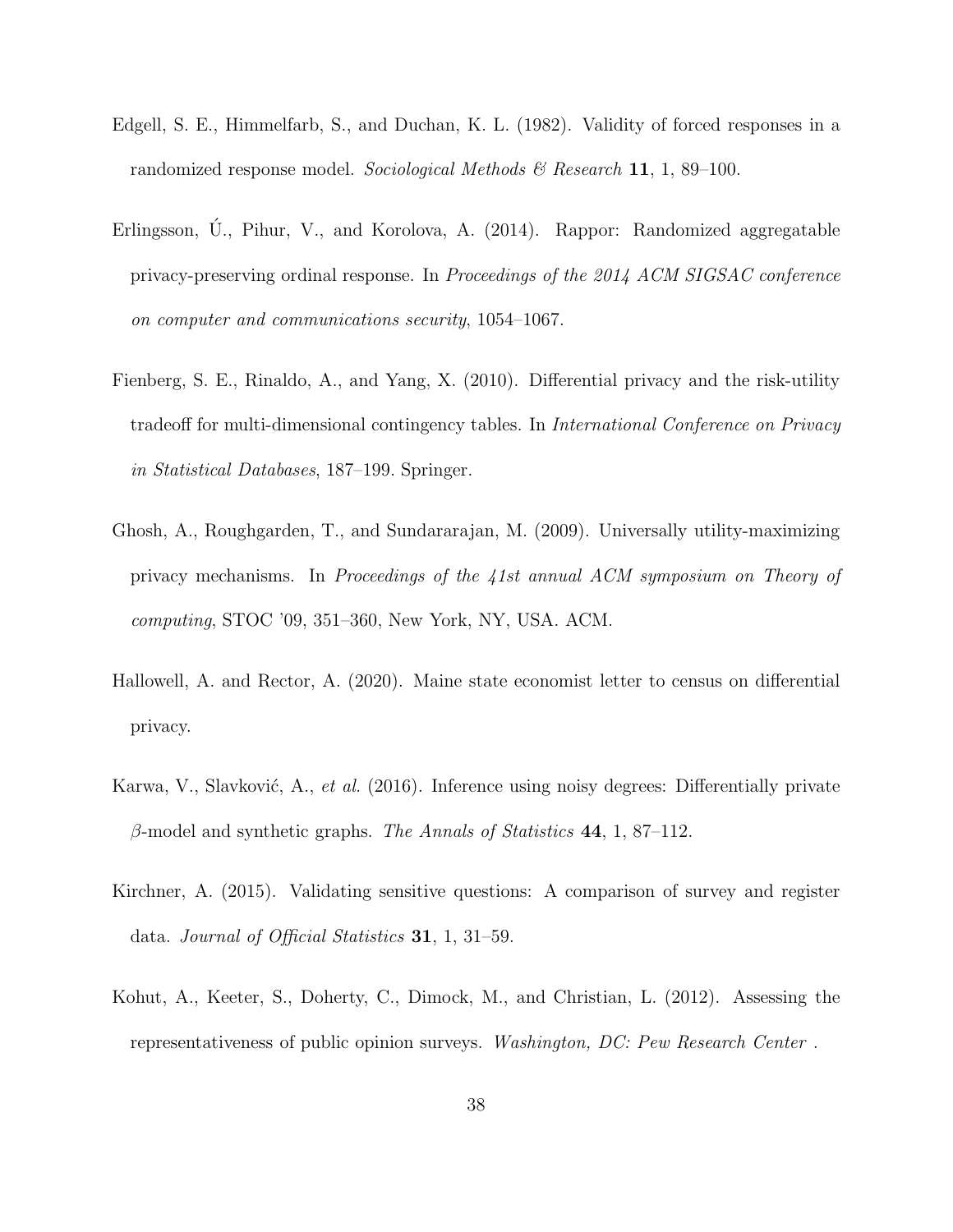- <span id="page-38-3"></span>Landsheer, J. A., Van Der Heijden, P., and Van Gils, G. (1999). Trust and understanding, two psychological aspects of randomized response. Quality and Quantity 33, 1, 1–12.
- <span id="page-38-1"></span>Machanavajjhala, A., Kifer, D., Abowd, J., Gehrke, J., and Vilhuber, L. (2008). Privacy: Theory meets practice on the map. In 2008 IEEE 24th international conference on data engineering, 277–286. IEEE.
- <span id="page-38-0"></span>Messing, S., DeGregorio, C., Hillenbrand, B., King, G., Mahanti, S., Mukerjee, Z., Nayak, C., Persily, N., State, B., and Wilkins, A. (2020). Facebook Privacy-Protected Full URLs Data Set.
- <span id="page-38-5"></span>Nissim, K., Bembenek, A., Wood, A., Bun, M., Gaboardi, M., Gasser, U., O'Brien, D. R., Steinke, T., and Vadhan, S. (2017). Bridging the gap between computer science and legal approaches to privacy. Harv. JL & Tech. 31, 687.
- <span id="page-38-6"></span>Nissim, K. and Wood, A. (2018). Is privacy privacy? Philosophical Transactions of the Royal Society A: Mathematical, Physical and Engineering Sciences 376, 2128, 20170358.
- <span id="page-38-4"></span>Oberski, D. L. and Kreuter, F. (2020). Differential privacy and social science: An urgent puzzle. Harvard Data Science Review 2, 1.
- <span id="page-38-2"></span>Ruggles, S., Fitch, C., Magnuson, D., and Schroeder, J. (2019). Differential privacy and census data: Implications for social and economic research. In AEA papers and proceedings, vol. 109, 403–08.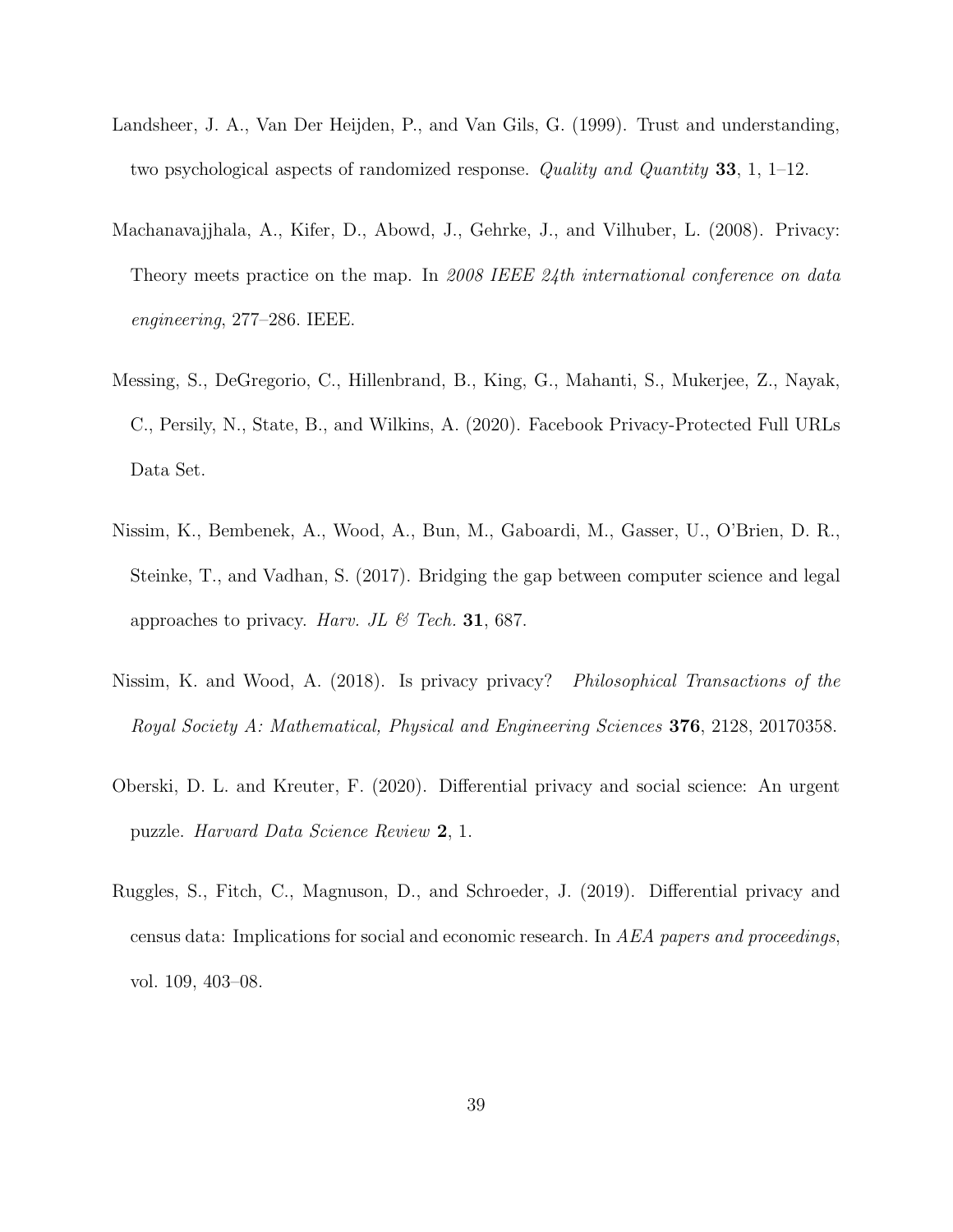- <span id="page-39-7"></span>Särndal, C.-E., Swensson, B., and Wretman, J. (2003). *Model assisted survey sampling.* Springer Science & Business Media.
- <span id="page-39-8"></span>Smith, Adam (2009). Differential privacy and the secrecy of the sample.
- <span id="page-39-1"></span>Soria-Comas, J. and Drechsler, J. (2013). Evaluating the potential of differential privacy mechanisms for census data. In UNECE work session on statistical data confidentiality.
- <span id="page-39-5"></span>Taddicken, M. (2014). The 'privacy paradox'in the social web: The impact of privacy concerns, individual characteristics, and the perceived social relevance on different forms of self-disclosure. Journal of Computer-Mediated Communication 19, 2, 248–273.
- <span id="page-39-4"></span>Tang, J., Korolova, A., Bai, X., Wang, X., and Wang, X. (2017). Privacy loss in apple's implementation of differential privacy on macos 10.12.  $arXiv$  preprint  $arXiv:1709.02753$ .

<span id="page-39-0"></span>Uber Security (2017). Uber releases open source project for differential privacy.

- <span id="page-39-9"></span>U.S. Census Bureau (2020). Why your answers matter.
- <span id="page-39-3"></span>Vadhan, S. (2017). The complexity of differential privacy. In Tutorials on the Foundations of Cryptography, 347–450. Springer.
- <span id="page-39-2"></span>Van Riper, D., Kugler, T., and Ruggles, S. (2020). Disclosure avoidance in the census bureau's 2010 demonstration data product. In International Conference on Privacy in Statistical Databases, 353–368. Springer.
- <span id="page-39-6"></span>Warner, S. L. (1965). Randomized response: A survey technique for eliminating evasive answer bias. Journal of the American Statistical Association 60, 309, 63–69.